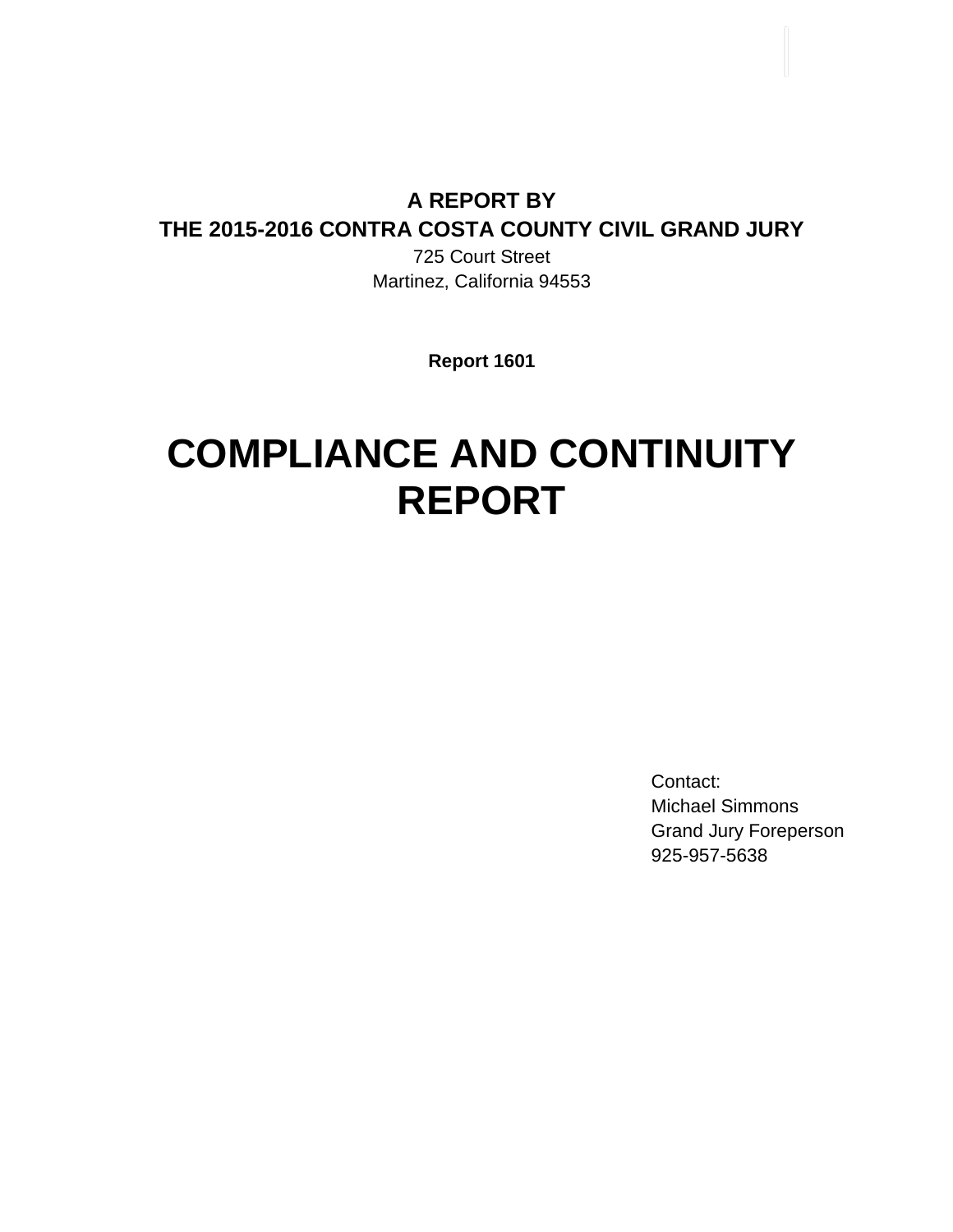Contra Costa County Civil Grand Jury Report 1601

### **COMPLIANCE AND CONTINUITY REPORT**

The Contra Costa County Civil Grand Jury is impaneled annually to investigate city and county government, special districts and certain non-profit corporations to ensure that their functions are performed in a lawful, economical and efficient manner. Findings and recommendations developed from these investigations are contained in the reports signed by the Grand Jury Foreperson and the Grand Jury Judge. Responses to these reports must be made within certain time constraints and in accordance with specific formats pursuant to 933 and 933.05 of the California Penal Code. These responses to recommendations must include one of the following legally permitted options:

- The recommendation has been implemented.
- The recommendation has not yet been implemented, but will be implemented in the future.
- The recommendation requires further analysis.
- The recommendation will not be implemented because it is not warranted or is not reasonable.

The 2015-2016 Grand Jury reviewed 13 reports from the 2014-2015 Grand Jury. There were 31 letters, with copy of applicable report, mailed out to the different entities from whom responses were required. These 13 reports made a cumulative total of 78 recommendations to the various 31 recipients, of which 53 responses (68%) stated that the recommendation(s) have been or will shortly be implemented and 17 (22%) responses stated the recommendation required further analysis. For further explanation and clarification of subject responses to recommendations, refer to their full responses posted online. Responses to the 2014-2015 Grand Jury reports are posted on the Contra Costa County Grand Jury website in their entirety and can be viewed at:

#### http://www.cc-courts.org/index.cfm?fuseaction=Page.ViewPage&pageId=7346

The Grand Jury believes it is important for future Grand Juries to continue to review these responses and to be vigilant in seeing that recommendations that have been accepted have been carried out. In this manner, the commitment and hard work of past and future Grand Juries will result in positive changes for the citizens of Contra Costa County.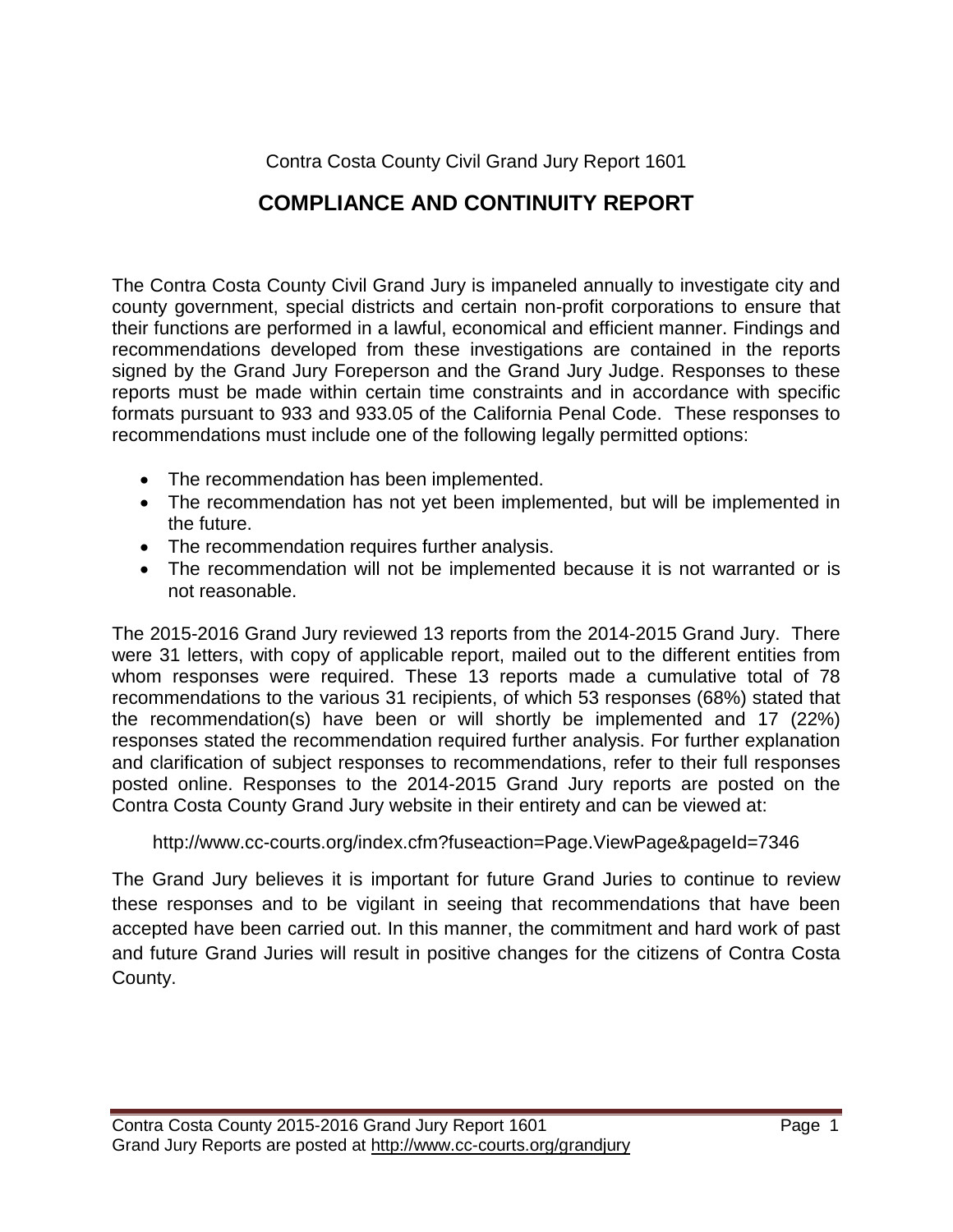#### TABLE OF CONTENTS

| <b>REPORT</b> | <b>TITLE</b>                                                                        | Page |
|---------------|-------------------------------------------------------------------------------------|------|
| 1502          | UNDERUTILIZATION OF CALFRESH IN CONTRA COSTA<br><b>COUNTY</b>                       | 3    |
| 1503          | TIME FOR A NEW LOOK AT PENSION COSTS                                                | 6    |
| 1504          | AVERTING BAY AREA RAPID TRANSIT DISTRICT STRIKES                                    | 8    |
| 1505          | <b>RICHMOND HOUSING AUTHORITY</b>                                                   | 10   |
| 1506          | OFFICE OF THE PUBLIC GUARDIAN                                                       | 12   |
| 1507          | OPPORTUNITIES FOR CHANGE IN THE COUNTY HEALTH<br>AND HUMAN SERVICES SYSTEM          | 15   |
| 1508          | THE UNDERUTILIZATION OF THE MARSH CREEK DETENTION<br><b>FACILITY</b>                | 16   |
| 1509          | THE BENEFITS OF THE CALIFORNIA CONNECTIONS TO<br>SUCCESS ACT TO CONTRA COSTA COUNTY | 17   |
| 1510          | <b>COMMUNITY COURTS</b>                                                             | 19   |
| 1511          | <b>COUNTY TIMEKEEPING PRACTICES</b>                                                 | 21   |
| 1512          | THE RODEO-HERCULES FIRE DISTRICT CHIEF'S<br><b>EMPLOYMENT AGREEMENT</b>             | 24   |
| 1513          | RALPH M. BROWN ACT                                                                  | 25   |
| 1514          | WEST CONTRA COSTA UNIFIED SCHOOL DISTRICT                                           | 28   |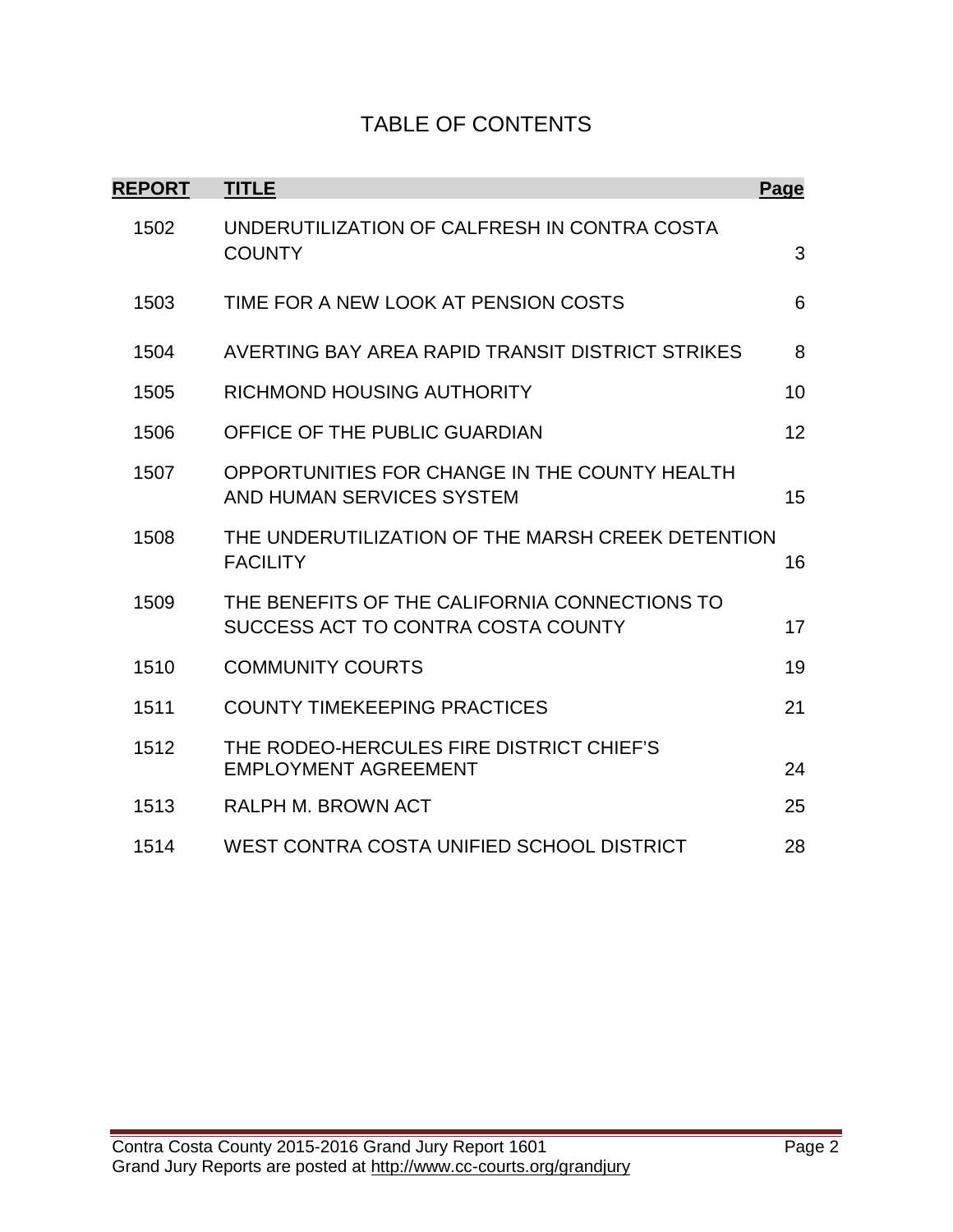# **CONTRA COSTA COUNTY CIVIL GRAND JURY REPORT** – **1502 UNDERUTILIZATION OF CALFRESH IN CONTRA COSTA COUNTY**

*Recommendation #1: The County should organize an event to educate select city managers, economic development officers and local Chambers of Commerce Representatives about (a) the economic gains to be realized from increased CalFresh participation, and (b) how to sponsor their own local enrollment events, after identifying funds to do so.*

| <b>RESPONDENT</b>                        | <b>RESPONSES</b>                                                                              |
|------------------------------------------|-----------------------------------------------------------------------------------------------|
| Contra Costa County Board of Supervisors | The recommendation has not yet been<br>implemented, but will be implemented in the<br>future. |

*Recommendation #2: The County should recruit representatives of local businesses, such as business associations and/or Chambers of Commerce, area farmers markets, and cities with high concentrations of prospective CalFresh recipients for membership in the CalFresh Partners Group.*

| <b>RESPONDENT</b>                               | <b>RESPONSES</b>                                                                              |
|-------------------------------------------------|-----------------------------------------------------------------------------------------------|
| <b>Contra Costa County Board of Supervisors</b> | The recommendation has not yet been<br>implemented, but will be implemented in the<br>future. |

*Recommendation #3: The County should issue a press release announcing May as CalFresh month and emphasizing the economic gains for local businesses that result from increased CalFresh participation. In addition to other local newspapers, the press release should be sent to the Contra Costa County edition of the Chamber Link, the weekly newsletter of the Association of Chambers of Commerce, which reaches over 10,000 recipients in Contra Costa County.*

| <b>RESPONDENT</b>                               | <b>RESPONSES</b>                                                                              |
|-------------------------------------------------|-----------------------------------------------------------------------------------------------|
| <b>Contra Costa County Board of Supervisors</b> | The recommendation has not yet been<br>implemented, but will be implemented in the<br>future. |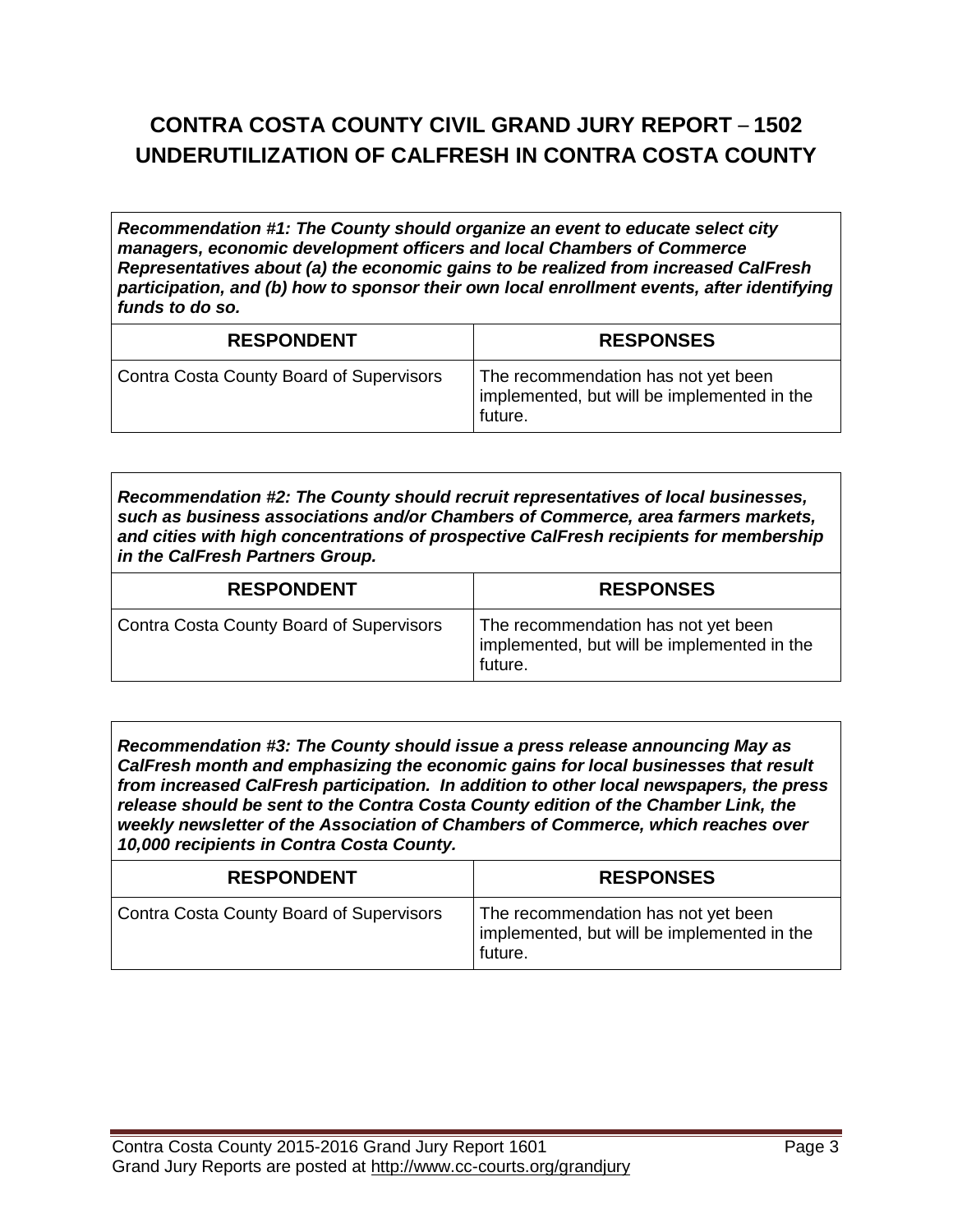*Recommendation #4: The County should extend CalFresh enrollment outreach to schools, senior centers, and senior housing, either directly or through the CalFresh Partners Group, after identifying funds to do so.*

| <b>RESPONDENT</b>                               | <b>RESPONSES</b>                                                                              |
|-------------------------------------------------|-----------------------------------------------------------------------------------------------|
| <b>Contra Costa County Board of Supervisors</b> | The recommendation has not yet been<br>implemented, but will be implemented in the<br>future. |

*Recommendation #5: After identifying the necessary funds, the County should return budgeted FTE staffing for EHSD to last year's levels, and use County temps as necessary to meet and maintain that staffing level after determining the legality of doing so.*

| <b>RESPONDENT</b>                        | <b>RESPONSES</b>                              |
|------------------------------------------|-----------------------------------------------|
| Contra Costa County Board of Supervisors | The recommendation requires further analysis. |

*Recommendation #6: After identifying the necessary funds, the County should fasttrack the current project to streamline the recruitment and hiring processes by Human Resources, after considering the various legal requirements governing the County's recruitment and hiring.*

| <b>RESPONDENT</b>                        | <b>RESPONSES</b>                         |
|------------------------------------------|------------------------------------------|
| Contra Costa County Board of Supervisors | The recommendation has been implemented. |

*Recommendation #7: Within 60 days, the County should correct the signage at office locations with CalFresh information and application intake capability to include the hours of operation and notice of CalFresh (or "Food Stamps") presence outside of the building, and directions to CalFresh information or service (preferably bilingual) inside the office if no greeter or knowledgeable receptionist is present.*

| <b>RESPONDENT</b>                        | <b>RESPONSES</b>                                                                              |
|------------------------------------------|-----------------------------------------------------------------------------------------------|
| Contra Costa County Board of Supervisors | The recommendation has not yet been<br>implemented, but will be implemented in the<br>future. |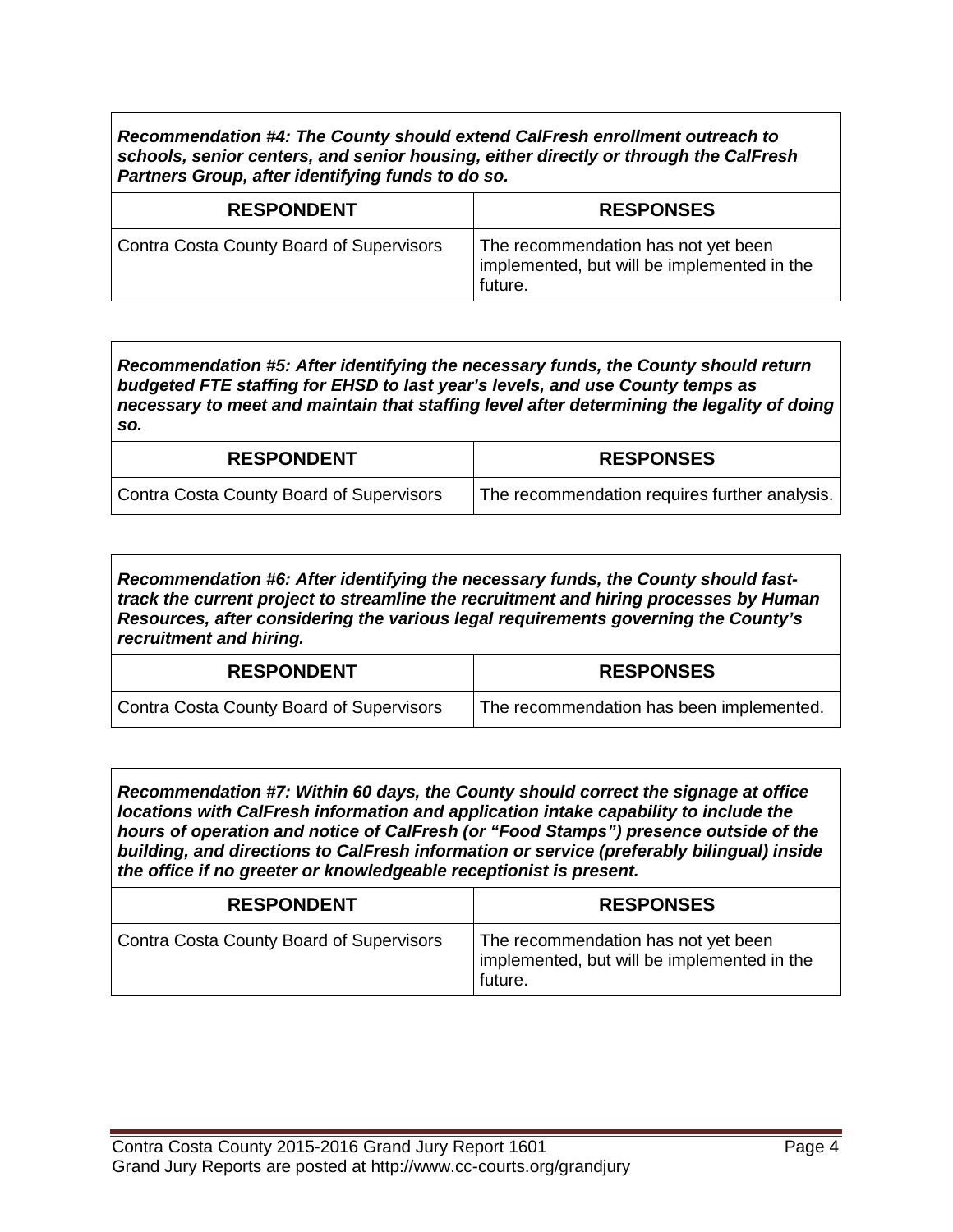*Recommendation #8: The County through its Department of Information and Technology should (a) prioritize the resolution of firewall issues that currently prevent remote access of existing CalFresh applications; (b) support EHSD's expansion of the text messaging system, "PROMPTLY" to CalFresh; (c) investigate feasibility of internetbased communication modes such as Skype for EHSD, (d) add a link to 511 to the CalFresh website, and (e) mention 511 in the menu options in the automated telephone answering system, after identifying funds to do so.*

| <b>RESPONDENT</b>                        | <b>RESPONSES</b>                                                                              |
|------------------------------------------|-----------------------------------------------------------------------------------------------|
| Contra Costa County Board of Supervisors | The recommendation has not yet been<br>implemented, but will be implemented in the<br>future. |

*Recommendation #9: The County should schedule a series of meetings between those departments that administer need-based programs to explicitly encourage increased cross-program referrals.*

| <b>RESPONDENT</b>                        | <b>RESPONSES</b>                                                                              |
|------------------------------------------|-----------------------------------------------------------------------------------------------|
| Contra Costa County Board of Supervisors | The recommendation has not yet been<br>implemented, but will be implemented in the<br>future. |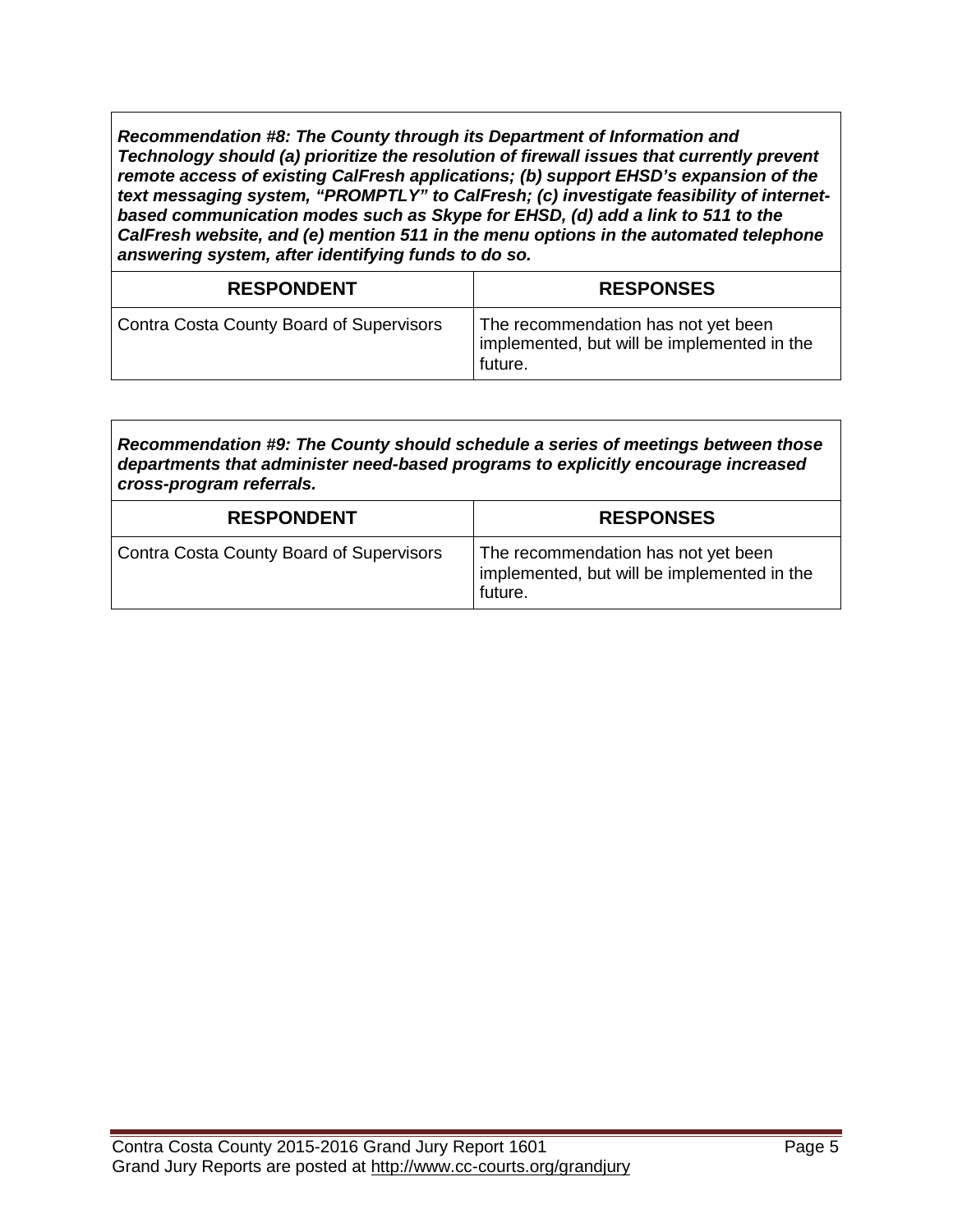## **CONTRA COSTA COUNTY CIVIL GRAND JURY REPORT** – **1503 TIME FOR A NEW LOOK AT PENSION COSTS**

#### **The County Could Save Nearly \$100 Million a Year through a Sensible and Fair Approach to Pension Reform**

*Recommendation #1: The County Board of Supervisors and the Board of Directors of CCCFPD should establish a task force to review all options available to reduce the burden of the County and CCFPD's pension obligations, including efforts to bring about a reform in California public pension law. The task force should:*

- *Confirm with the County's or CCCERS's actuaries what level of potential savings in pension costs could be achieved through negotiations with employees hired before 2013 for reductions in pension benefits for future employment periods.*
- *Review with qualified legal counsel what strategies are available to seek a change or clarification in California law to assure changes to future pension benefits for current employees are proper subjects of collective bargaining. Such strategies might include participation in a state ballot initiative, the filing of "friend of court" legal briefs, sponsoring clarifying language for the Meyers-Milias-Brown Act, or including changes to future pension benefits for current employees as a subject for collective bargaining negotiations.*
- *Recommend what limits the Boards should establish as a matter of policy on any such reductions in future pension benefits for current employees, such as a minimum benefit tied to PEPRA rates as set for in this report.*
- *Recommend a policy for keeping the County's and CCCFPD's employee groups informed of the Boards' intentions on any strategies for change so as to assure employees that any changes would be subject to collective bargaining and minimums set forth in the Boards' minimum benefit policy.*
- *Recommend a policy for keeping County citizens fully informed of the potential costs of any changes in pension benefits negotiated with the County's and CCFPD's employee groups.*

| <b>RESPONDENT</b>                        | <b>RESPONSES</b>                                                                                   |
|------------------------------------------|----------------------------------------------------------------------------------------------------|
| Contra Costa County Board of Supervisors | The recommendation will not be implemented<br>because it is not warranted or is not<br>reasonable. |

*Recommendation #2: The task force should be formed within 90 days and be required to report back to the Boards with its recommendations within 90-120 days.*

| <b>RESPONDENT</b>                               | <b>RESPONSES</b>                                                                                   |
|-------------------------------------------------|----------------------------------------------------------------------------------------------------|
| <b>Contra Costa County Board of Supervisors</b> | The recommendation will not be implemented<br>because it is not warranted or is not<br>reasonable. |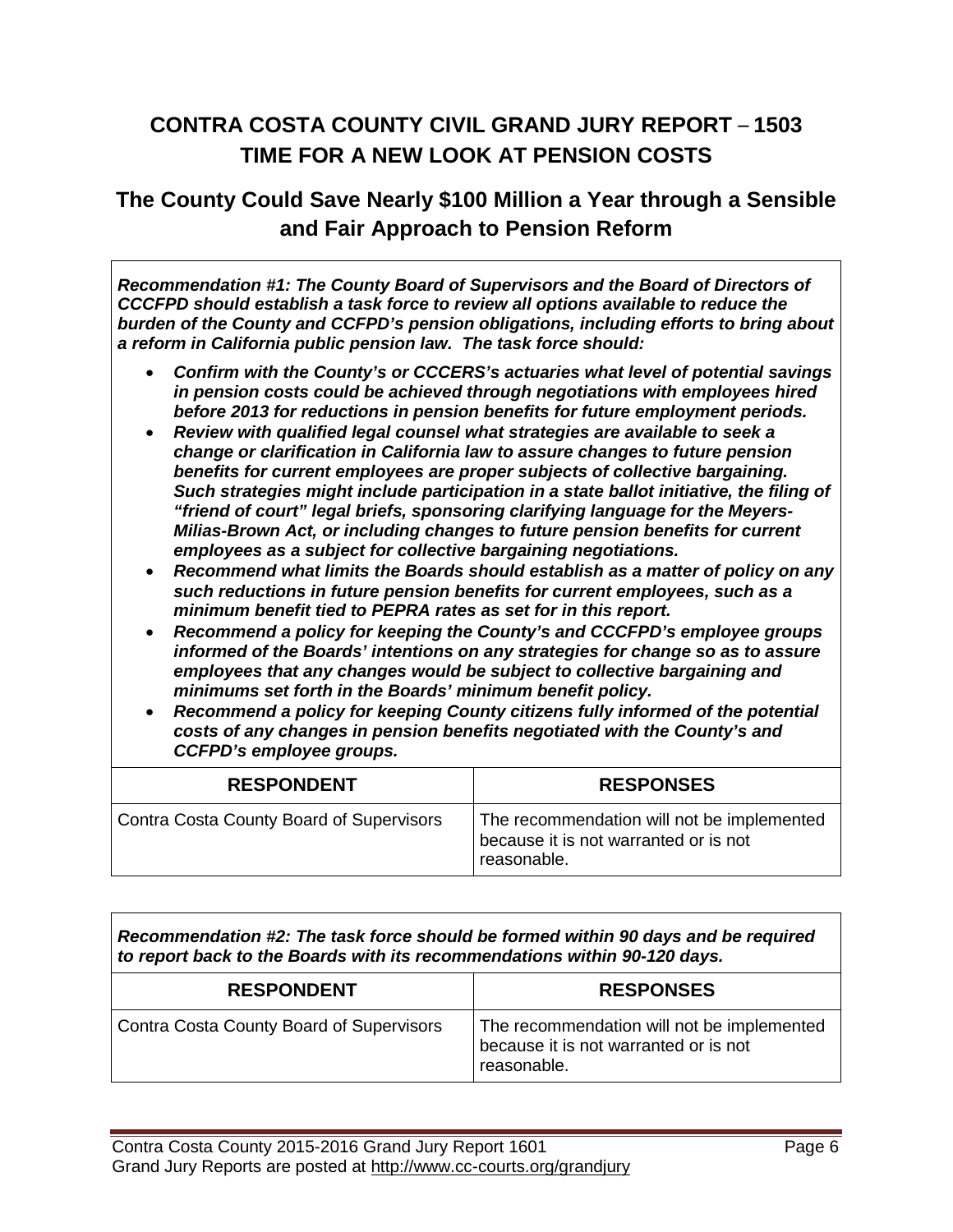*Recommendation #3: Establish a special web page on the County web site where citizens can easily track by means of a pension "dashboard" the costs and size of the County's and CCCFPD pension obligations and the progress on its plans to reduce their costs.*

| <b>RESPONDENT</b>                               | <b>RESPONSES</b>                                                                                   |
|-------------------------------------------------|----------------------------------------------------------------------------------------------------|
| <b>Contra Costa County Board of Supervisors</b> | The recommendation will not be implemented<br>because it is not warranted or is not<br>reasonable. |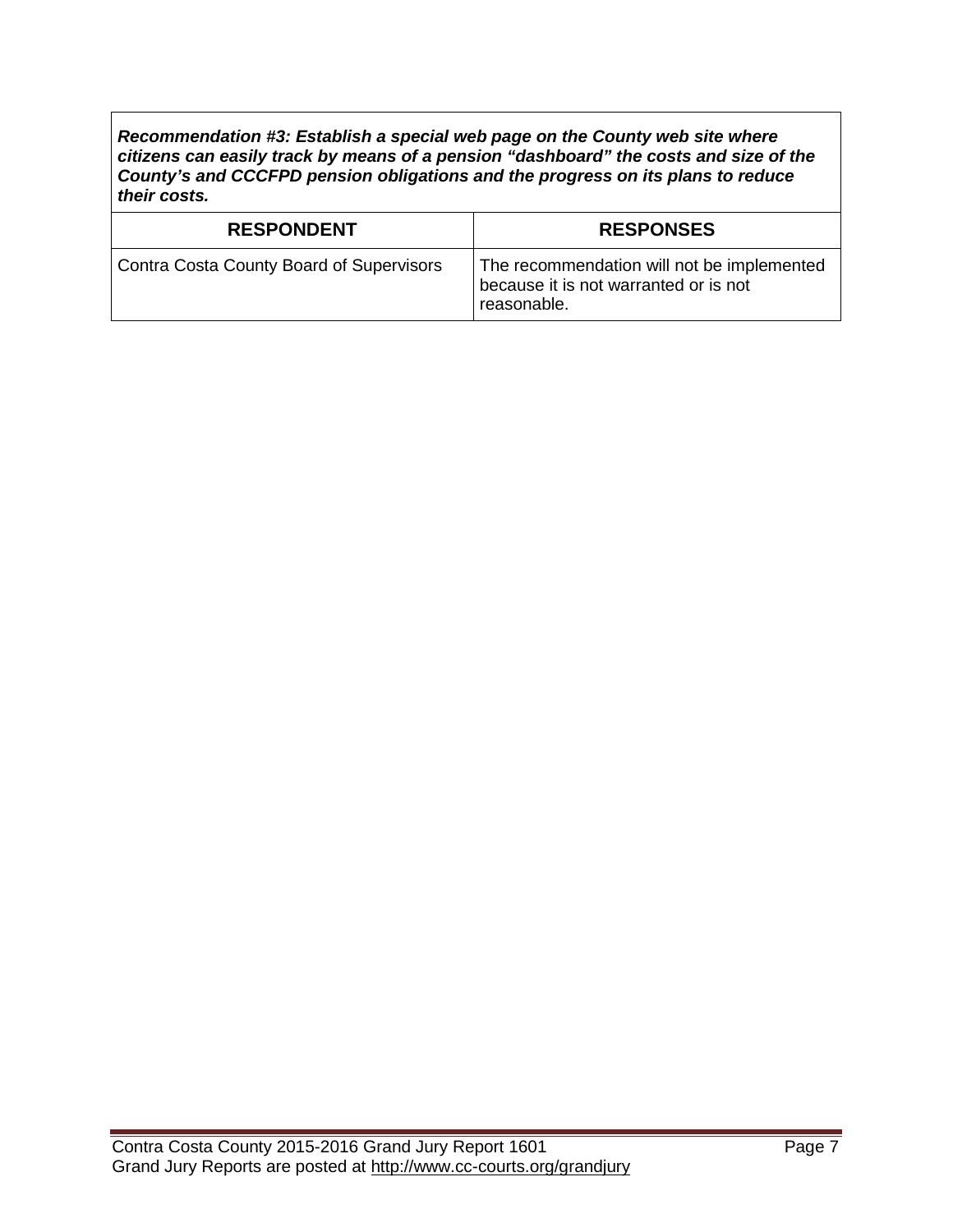# **CONTRA COSTA COUNTY CIVIL GRAND JURY REPORT** – **1504 AVERTING BAY AREA RAPID TRANSIT DISTRICT STRIKES**

#### **Putting the Riders First**

| Recommendation #1: BART Board of Directors should adopt a negotiation method that<br>is built on trust, communication and transparency. |                                          |
|-----------------------------------------------------------------------------------------------------------------------------------------|------------------------------------------|
| <b>RESPONDENT</b>                                                                                                                       | <b>RESPONSES</b>                         |
| <b>BART Board of Directors</b>                                                                                                          | The recommendation has been implemented. |

*Recommendation #2: BART Board of Directors should immediately re-open negotiations with their labor unions to agree on the process for future negotiations.*

| <b>RESPONDENT</b>              | <b>RESPONSES</b>                              |
|--------------------------------|-----------------------------------------------|
| <b>BART Board of Directors</b> | The recommendation requires further analysis. |

*Recommendation #3: BART Board of Directors should review and negotiate the use of an independent arbitrator during labor negotiations, who can decide any major financial and work rule issues pursuant to the baseball style arbitration process.*

| <b>RESPONDENT</b>              | <b>RESPONSES</b>                              |
|--------------------------------|-----------------------------------------------|
| <b>BART Board of Directors</b> | The recommendation requires further analysis. |

*Recommendation #4: BART Board of Directors should monitor the implementation of the recommendations made in Agreement Dynamics Inc.'s report that it has chosen to adopt.*

| <b>RESPONDENT</b>              | <b>RESPONSES</b>                         |
|--------------------------------|------------------------------------------|
| <b>BART Board of Directors</b> | The recommendation has been implemented. |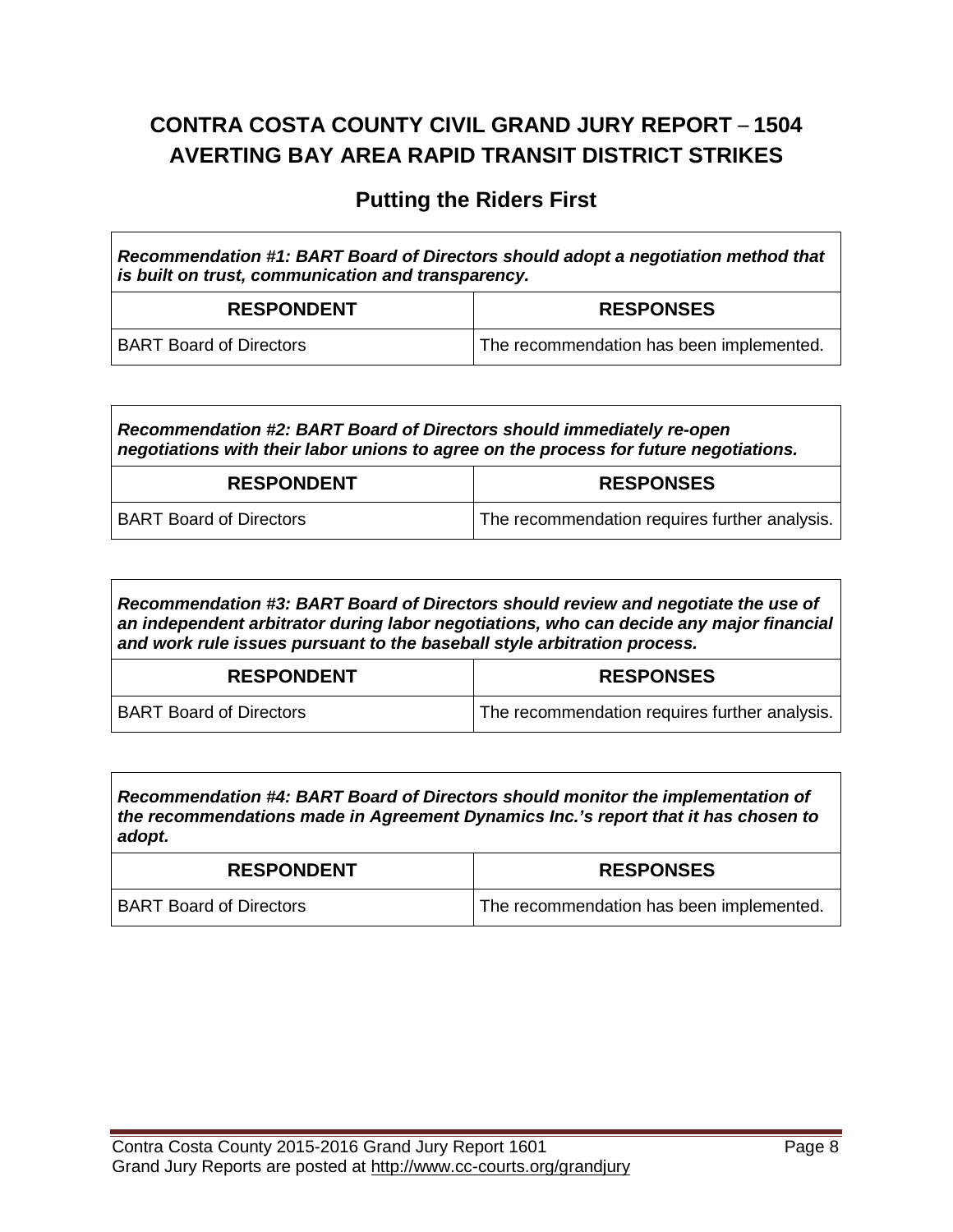*Recommendation #5: Contra Costa County Board of Supervisors should adopt a plan to mitigate the effects of any future BART strikes on county residents.*

| <b>RESPONDENT</b>                        | <b>RESPONSES</b>                              |
|------------------------------------------|-----------------------------------------------|
| Contra Costa County Board of Supervisors | The recommendation requires further analysis. |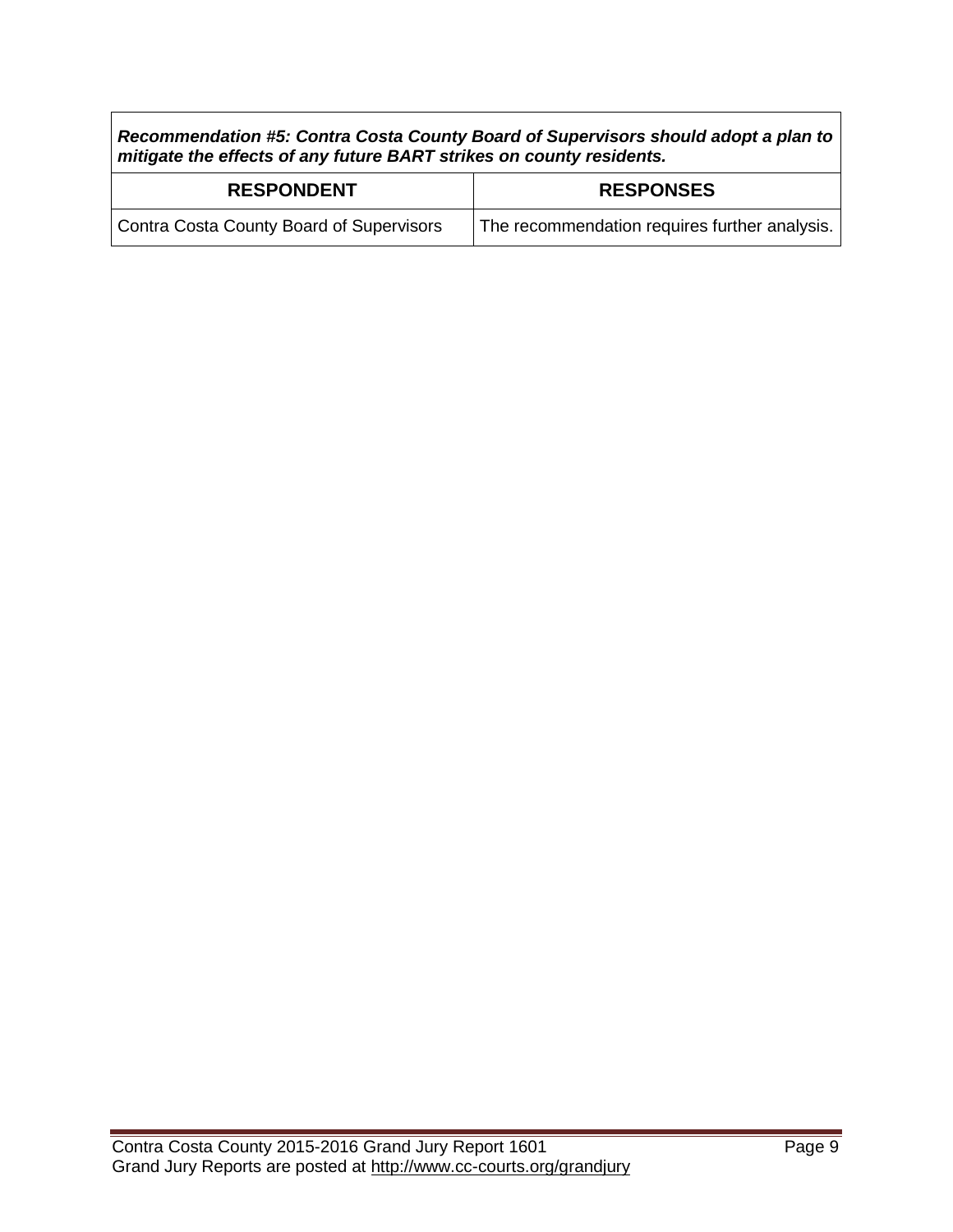# **CONTRA COSTA COUNTY CIVIL GRAND JURY REPORT** – **1505 RICHMOND HOUSING AUTHORITY**

#### **Managing the Agency**

*Recommendation #1: After identifying the space needs, and identifying and allocating the funding necessary to do so, RHA should move the Executive Director and staff, except the Finance Department, to the same work location.*

| <b>RESPONDENT</b>                                           | <b>RESPONSES</b>                                                                              |
|-------------------------------------------------------------|-----------------------------------------------------------------------------------------------|
| Richmond Housing Authority Board of<br><b>Commissioners</b> | The recommendation has not yet been<br>implemented, but will be implemented in the<br>future. |

*Recommendation #2: After identifying and allocating the funding necessary to do so, RHA should consider hiring an experienced front-line manager to supervise employees who work in its HCV program.*

| <b>RESPONDENT</b>                                    | <b>RESPONSES</b>                                                                              |
|------------------------------------------------------|-----------------------------------------------------------------------------------------------|
| Richmond Housing Authority Board of<br>Commissioners | The recommendation has not yet been<br>implemented, but will be implemented in the<br>future. |

*Recommendation #3: After identifying and allocating the funding necessary to do so, RHA should develop and make available a written policy for staff to use in implementing the LIPH and HCV Programs.*

| <b>RESPONDENT</b>                                           | <b>RESPONSES</b>                         |
|-------------------------------------------------------------|------------------------------------------|
| Richmond Housing Authority Board of<br><b>Commissioners</b> | The recommendation has been implemented. |

*Recommendation #4: After identifying and allocating the funding necessary to do so, RHA should develop and provide its staff with a Policy and Procedures manual concerning RHA's policies, procedures, and expectations for staff performance.*

| <b>RESPONDENT</b>                                    | <b>RESPONSES</b>                                                                              |
|------------------------------------------------------|-----------------------------------------------------------------------------------------------|
| Richmond Housing Authority Board of<br>Commissioners | The recommendation has not yet been<br>implemented, but will be implemented in the<br>future. |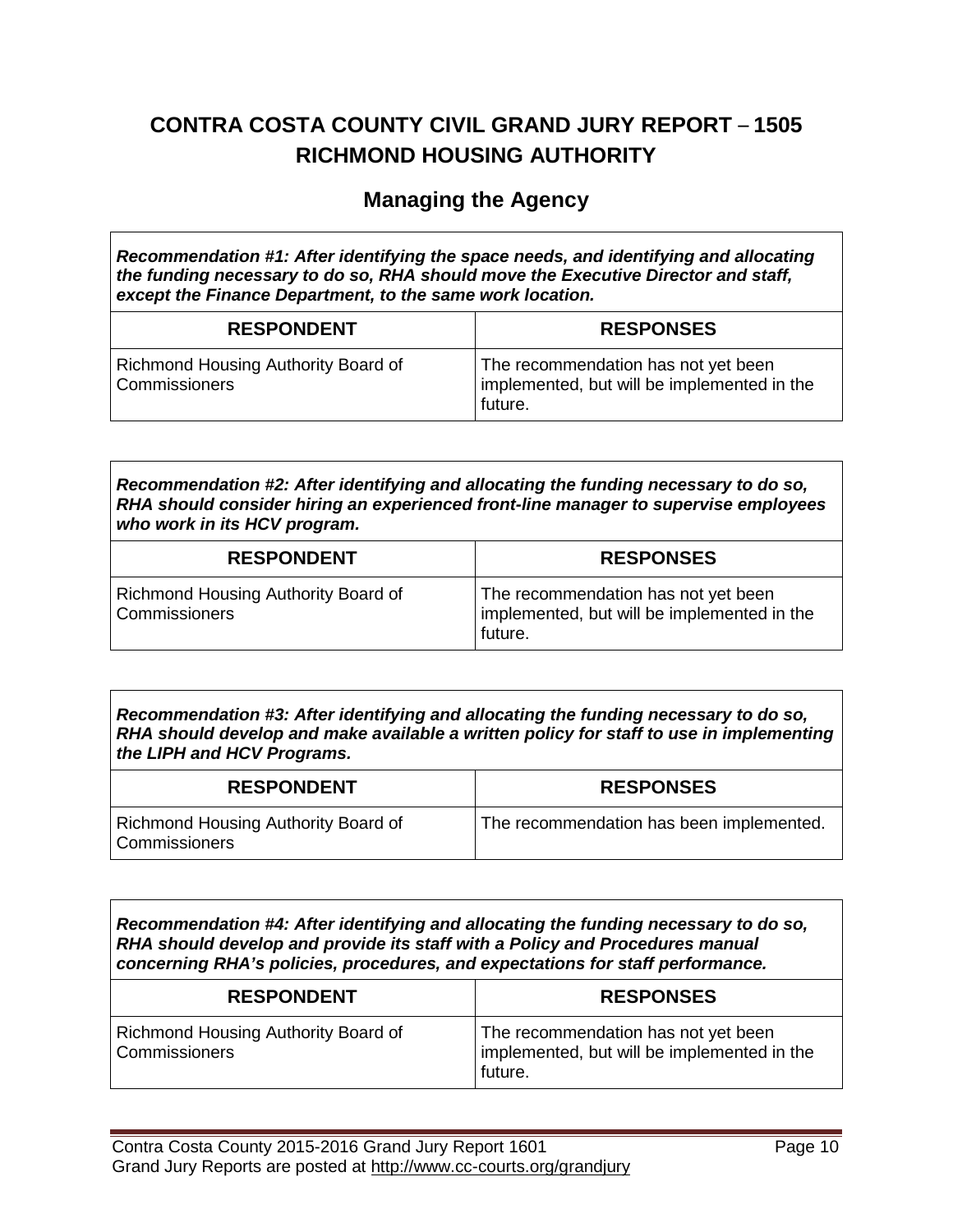*Recommendation #5: All employees should receive annual performance evaluations.*

| <b>RESPONDENT</b>                                    | <b>RESPONSES</b>                                                                              |
|------------------------------------------------------|-----------------------------------------------------------------------------------------------|
| Richmond Housing Authority Board of<br>Commissioners | The recommendation has not yet been<br>implemented, but will be implemented in the<br>future. |

*Recommendation #6: After identifying and allocating the funding necessary to do so, all RHA employees should receive ongoing training in customer service and quality control procedures.*

| <b>RESPONDENT</b>                                    | <b>RESPONSES</b>                                                                              |
|------------------------------------------------------|-----------------------------------------------------------------------------------------------|
| Richmond Housing Authority Board of<br>Commissioners | The recommendation has not yet been<br>implemented, but will be implemented in the<br>future. |

| Recommendation #7: RHA should establish and enforce standards for timely responses |
|------------------------------------------------------------------------------------|
| to customer complaints, including, but not limited to those complaints related to  |
| building maintenance and safety/security concerns.                                 |

| <b>RESPONDENT</b>                                      | <b>RESPONSES</b>                         |
|--------------------------------------------------------|------------------------------------------|
| Richmond Housing Authority Board of<br>  Commissioners | The recommendation has been implemented. |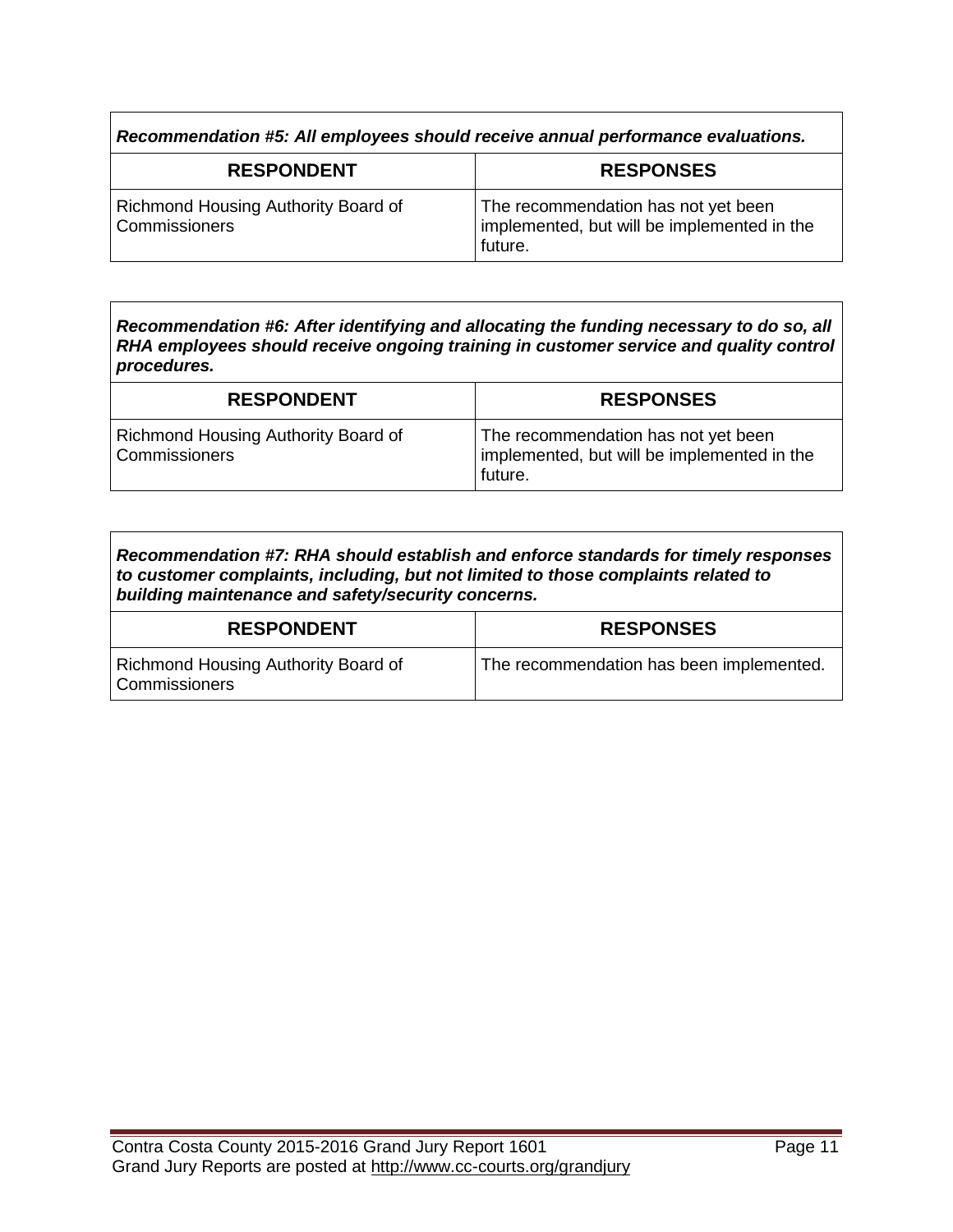## **CONTRA COSTA COUNTY CIVIL GRAND JURY REPORT** – **1506 OFFICE OF THE PUBLIC GUARDIAN**

#### **Caring for Those Who Can No Longer Care for Themselves**

*Recommendation #1: The Contra Costa County Public Administrator should update its Public Guardian Policy and Procedures Manual to comply with California law and California Judicial Council's report on best practices by June 30, 2016.*

| <b>RESPONDENT</b>                               | <b>RESPONSES</b>                                                                              |
|-------------------------------------------------|-----------------------------------------------------------------------------------------------|
| <b>Contra Costa County Board of Supervisors</b> | The recommendation has not yet been<br>implemented, but will be implemented in the<br>future. |

*Recommendation #2: To comply with California law, the Contra Costa County Public Guardian should accept all referrals for probate conservatees when there is an imminent threat to the person's health or the safety of the person's estate, regardless of whether the person is in or going to be placed in a supervised living arrangement.*

| <b>RESPONDENT</b>                               | <b>RESPONSES</b>                                                                                   |
|-------------------------------------------------|----------------------------------------------------------------------------------------------------|
| <b>Contra Costa County Board of Supervisors</b> | The recommendation will not be implemented<br>because it is not warranted or is not<br>reasonable. |

*Recommendation #3: To comply with California law, the Contra Costa County Public Guardian should begin an investigation within two business days after receiving a referral alleging that a person's health is in imminent danger or that there is an imminent threat to the safety of a person's estate.*

| <b>RESPONDENT</b>                               | <b>RESPONSES</b>                                                                                   |
|-------------------------------------------------|----------------------------------------------------------------------------------------------------|
| <b>Contra Costa County Board of Supervisors</b> | The recommendation will not be implemented<br>because it is not warranted or is not<br>reasonable. |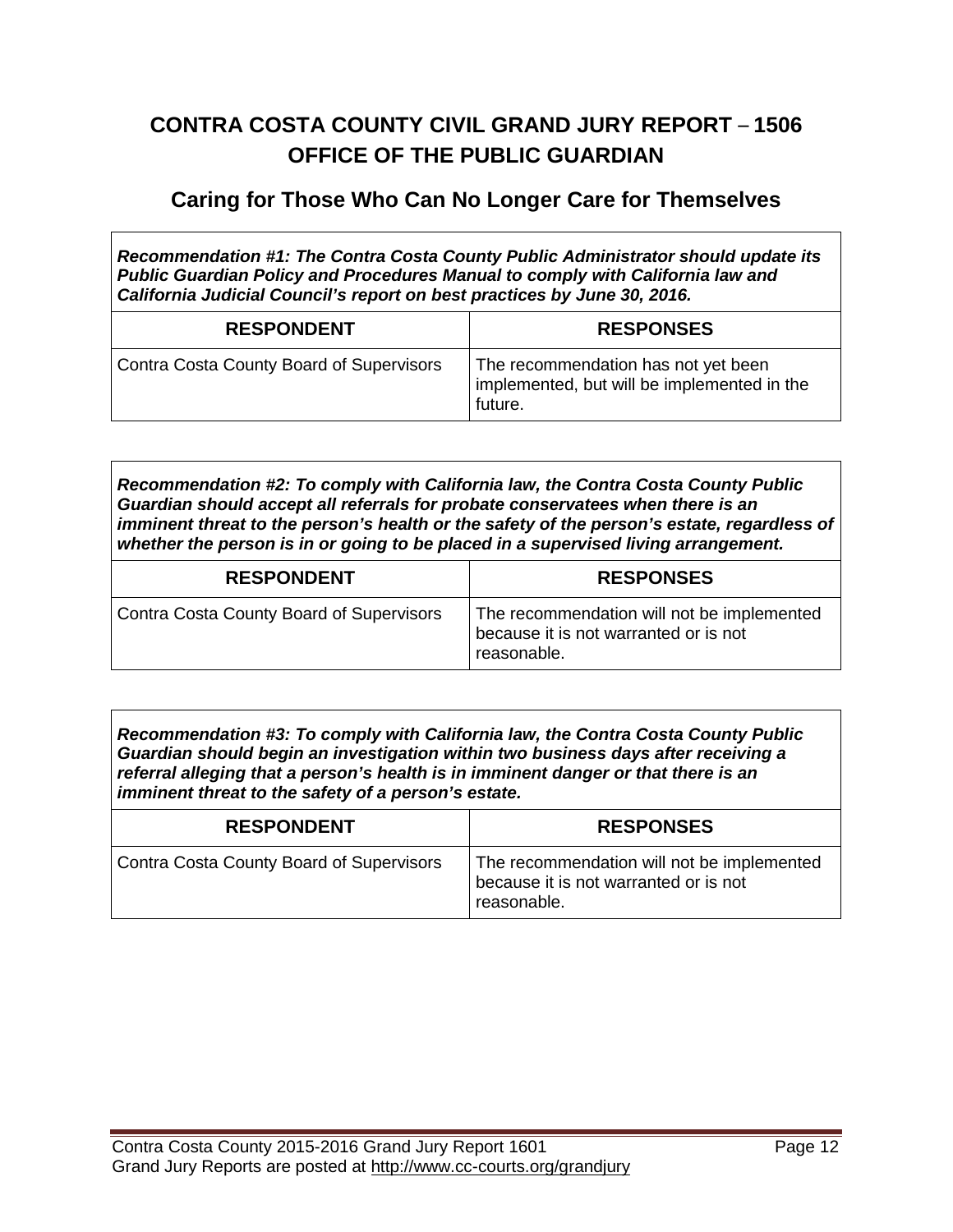*Recommendation #4: To comply with California law, the Contra Costa County Public Guardian should establish a policy of keeping a probate conservatee in his or her own residence if that is the least restrictive living arrangement in which the conservatee can be safe.*

| <b>RESPONDENT</b>                               | <b>RESPONSES</b>                                                                                   |
|-------------------------------------------------|----------------------------------------------------------------------------------------------------|
| <b>Contra Costa County Board of Supervisors</b> | The recommendation will not be implemented<br>because it is not warranted or is not<br>reasonable. |

*Recommendation #5: To comply with California law, the Contra Costa Public Guardian should ensure that all deputy conservators meet certification requirements, as required by the State of California, by June 30, 2016.*

| <b>RESPONDENT</b>                        | <b>RESPONSES</b>                                                                              |
|------------------------------------------|-----------------------------------------------------------------------------------------------|
| Contra Costa County Board of Supervisors | The recommendation has not yet been<br>implemented, but will be implemented in the<br>future. |

*Recommendation #6: The Board should consider separating LPS and probate public guardians.*

| <b>RESPONDENT</b>                        | <b>RESPONSES</b>                                                                                   |
|------------------------------------------|----------------------------------------------------------------------------------------------------|
| Contra Costa County Board of Supervisors | The recommendation will not be implemented<br>because it is not warranted or is not<br>reasonable. |

*Recommendation #7: The Board should consider placing the probate conservatorships with Adult Protective Services in the Employment and Human Service Department's Aging and Adult Services Unit.*

| <b>RESPONDENT</b>                        | <b>RESPONSES</b>                                                                                   |
|------------------------------------------|----------------------------------------------------------------------------------------------------|
| Contra Costa County Board of Supervisors | The recommendation will not be implemented<br>because it is not warranted or is not<br>reasonable. |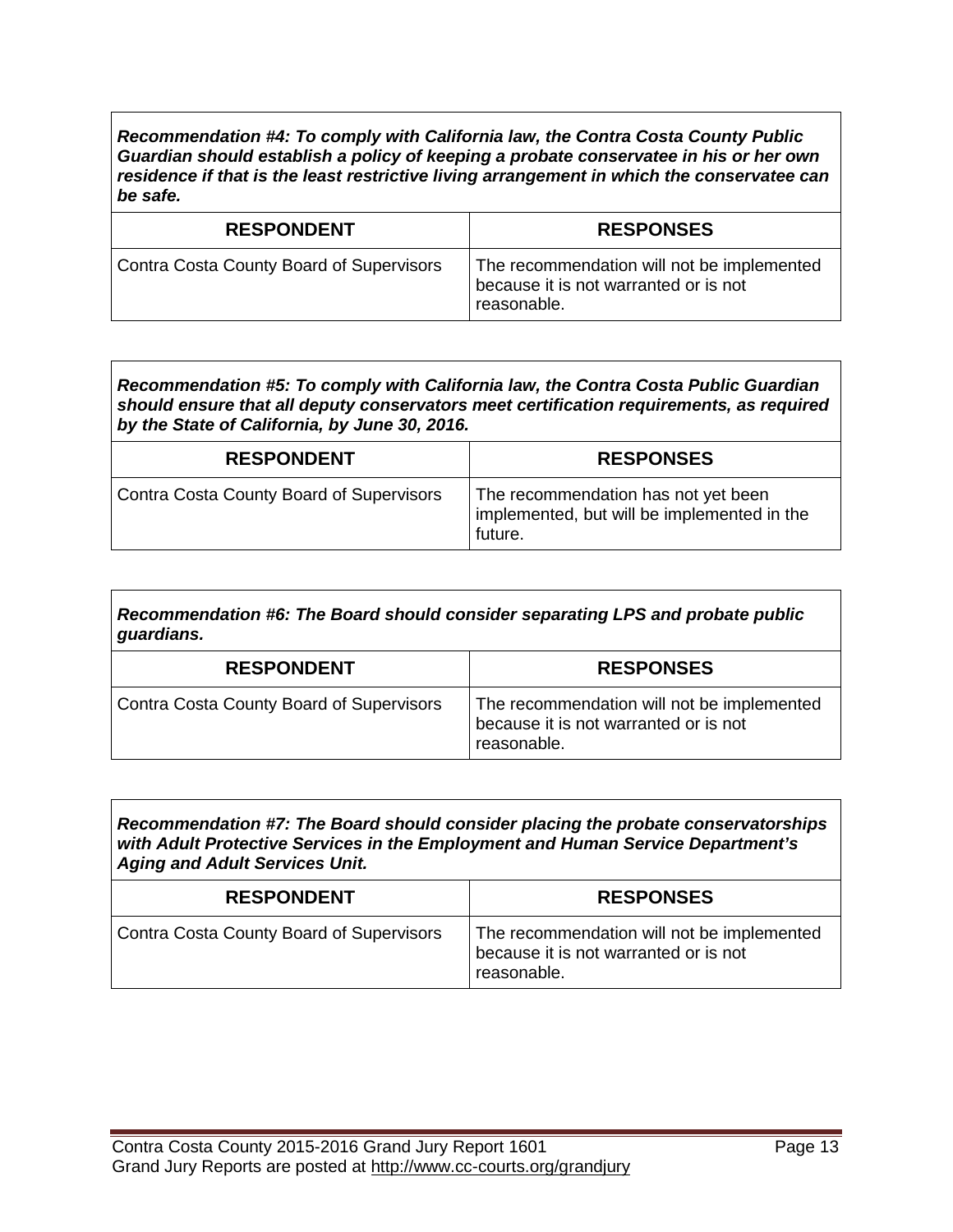*Recommendation #8: The Contra Costa County Public Guardian should follow California Judicial Council's best practices by requiring deputy conservators to meet with each probate conservatee at least once a month and to keep a log of such visits.*

| <b>RESPONDENT</b>                               | <b>RESPONSES</b>                                                                                   |
|-------------------------------------------------|----------------------------------------------------------------------------------------------------|
| <b>Contra Costa County Board of Supervisors</b> | The recommendation will not be implemented<br>because it is not warranted or is not<br>reasonable. |

| Recommendation #9: The Contra Costa County Public Guardian should adopt a line          |
|-----------------------------------------------------------------------------------------|
| item to its budget specifically for the needs of probate conservatees before the Public |
| Guardian has access to their assets.                                                    |

| <b>RESPONDENT</b>                        | <b>RESPONSES</b>                                                                                   |
|------------------------------------------|----------------------------------------------------------------------------------------------------|
| Contra Costa County Board of Supervisors | The recommendation will not be implemented<br>because it is not warranted or is not<br>reasonable. |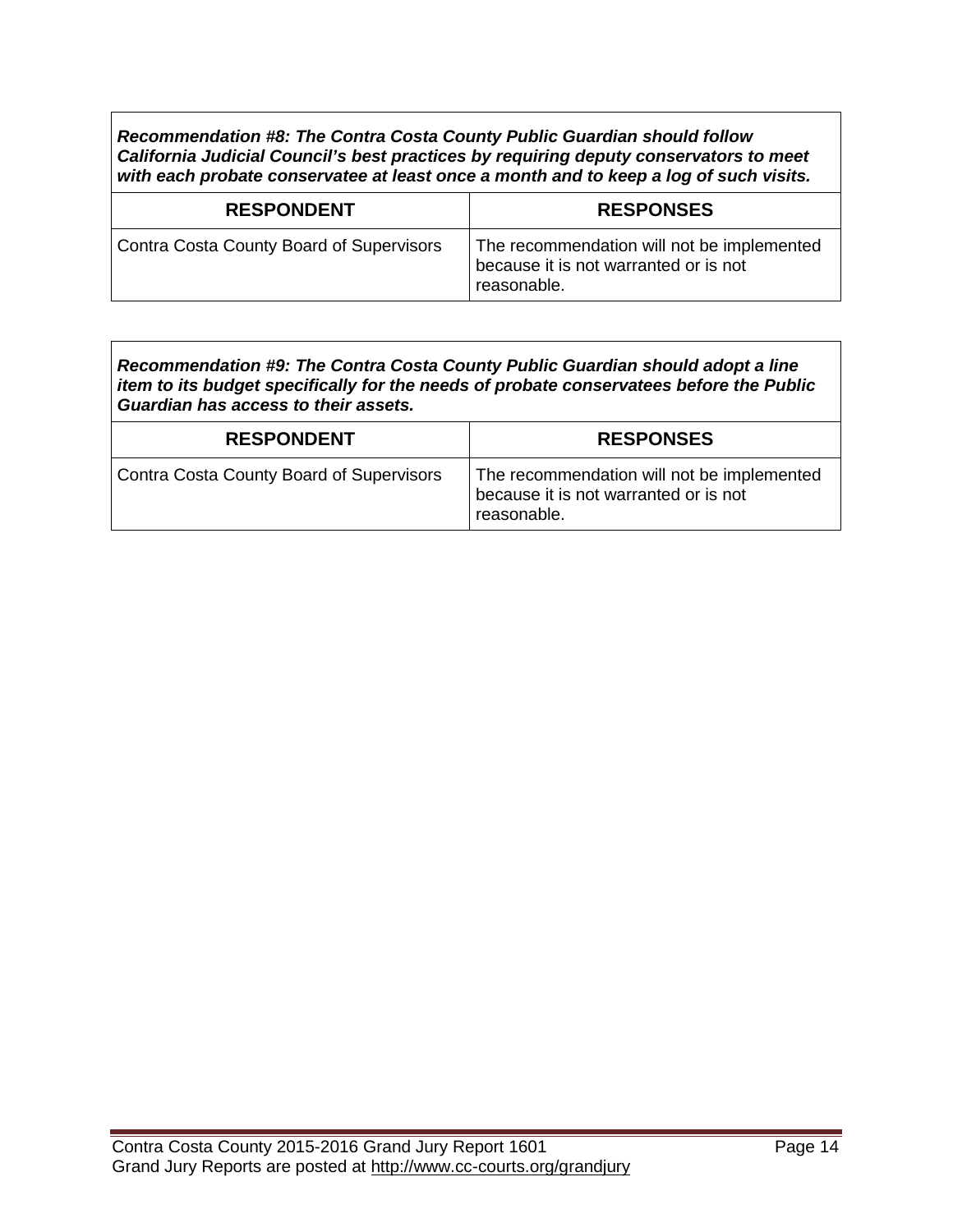# **CONTRA COSTA COUNTY CIVIL GRAND JURY REPORT** – **1507 OPPORTUNITIES FOR CHANGE IN THE COUNTY HEALTH AND HUMAN SERVICES SYSTEM**

#### **Merging the Healthcare System with a Larger Private or Public System Merging the County Health and Human Services Departments**

*Recommendation #1: The County should consider merging or partnering the healthcare system with a larger private or public healthcare system that would provide administrative oversight, broader access to physician specialists, clinics and hospitals, and increased healthcare options.*

| <b>RESPONDENT</b>                        | <b>RESPONSES</b>                              |
|------------------------------------------|-----------------------------------------------|
| Contra Costa County Board of Supervisors | The recommendation requires further analysis. |

*Recommendation #2: If the County is successful merging the healthcare system, the County should consider merging the two primary departments that would remain in Contra Costa Health Services- Pubic Health and Behavioral/Mental Health- with the Employment and Human Services Department, creating a Health and Human Services Department. The County should find funding to commission a report outlining the full benefits and detriments of merging EHSD with Public Health and Behavioral/Mental Health Services.*

| <b>RESPONDENT</b>                        | <b>RESPONSES</b>                              |
|------------------------------------------|-----------------------------------------------|
| Contra Costa County Board of Supervisors | The recommendation requires further analysis. |

*Recommendation #3: If the County is successful merging the healthcare system, the county should consider merging CCHS' Environmental Health and Hazardous Materials Program with the Department of Conservation and Development and merging Emergency Medical Services with the Contra Costa Fire Protection District.*

| <b>RESPONDENT</b>                        | <b>RESPONSES</b>                              |
|------------------------------------------|-----------------------------------------------|
| Contra Costa County Board of Supervisors | The recommendation requires further analysis. |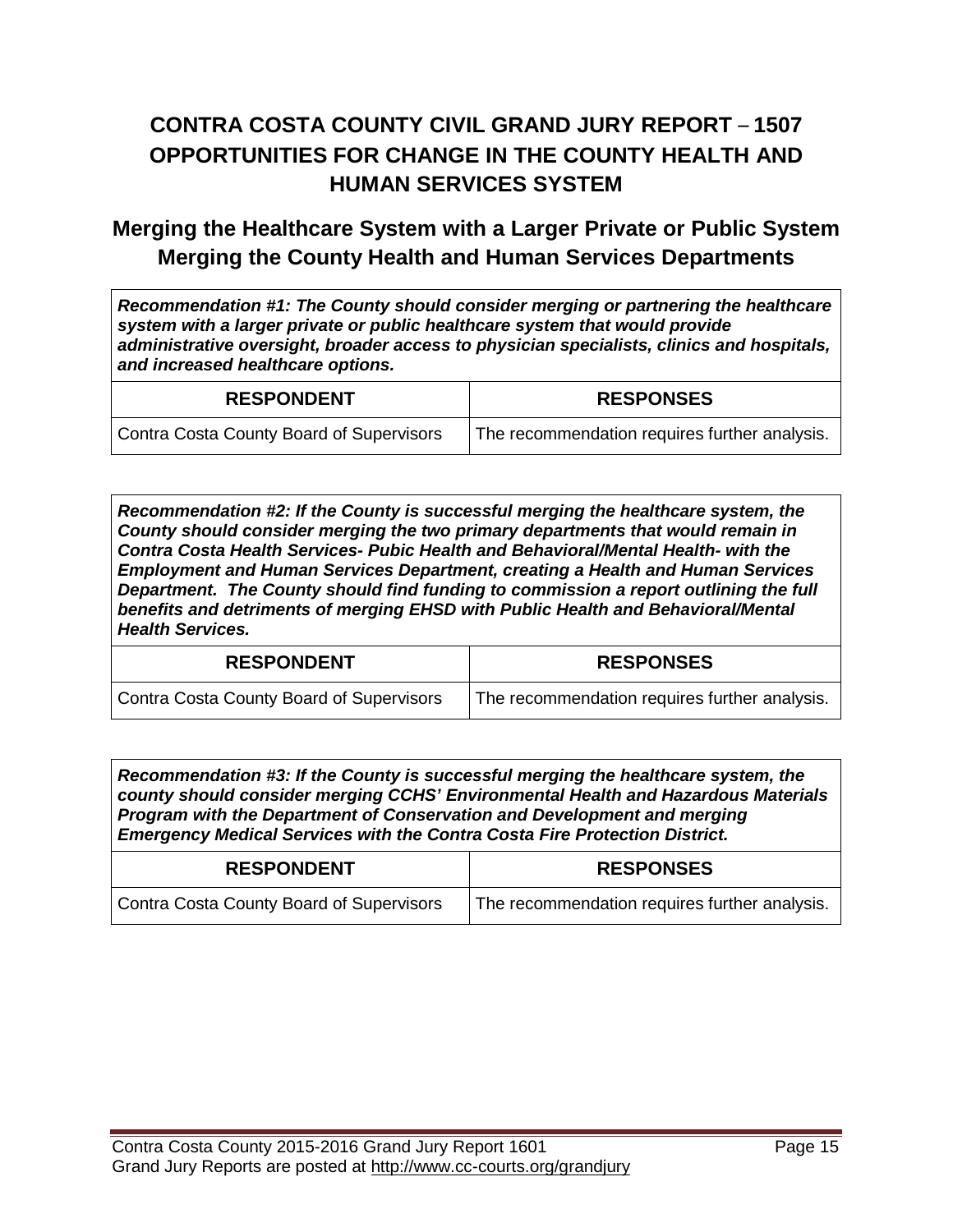# **CONTRA COSTA COUNTY CIVIL GRAND JURY REPORT** – **1508 THE UNDERUTILIZATION OF THE MARSH CREEK DETENTION FACILITY**

#### **Overcrowding at the Martinez Detention Facility**

*Recommendation #1: The SO should consider ways to fund the restoration of MCDF Wings A and B.*

| <b>RESPONDENT</b>                        | <b>RESPONSES</b>                                                                              |
|------------------------------------------|-----------------------------------------------------------------------------------------------|
| The Contra Costa County Sheriff's Office | The recommendation has not yet been<br>implemented, but will be implemented in the<br>future. |

*Recommendation #2: The SO should consider providing medical staffing 24-hours a day, seven days a week and a pharmacy at the MCDF, and ways to fund such staffing and the pharmacy.*

| <b>RESPONDENT</b>                        | <b>RESPONSES</b>                                                                              |
|------------------------------------------|-----------------------------------------------------------------------------------------------|
| The Contra Costa County Sheriff's Office | The recommendation has not yet been<br>implemented, but will be implemented in the<br>future. |

*Recommendation #3: Once Recommendations 1-2 have been accomplished, the SO should consider broadening the classification of MCDF inmates so that the facility will be fully utilized.*

| <b>RESPONDENT</b>                        | <b>RESPONSES</b>                                                                              |
|------------------------------------------|-----------------------------------------------------------------------------------------------|
| The Contra Costa County Sheriff's Office | The recommendation has not yet been<br>implemented, but will be implemented in the<br>future. |

*Recommendation #4: If the State does not award SB 863 jail construction funds to the County, the SO should consider alternative plans and associated funding methods to reduce inmate occupancy at the Martinez Detention Facility.*

| <b>RESPONDENT</b>                        | <b>RESPONSES</b>                              |
|------------------------------------------|-----------------------------------------------|
| The Contra Costa County Sheriff's Office | The recommendation requires further analysis. |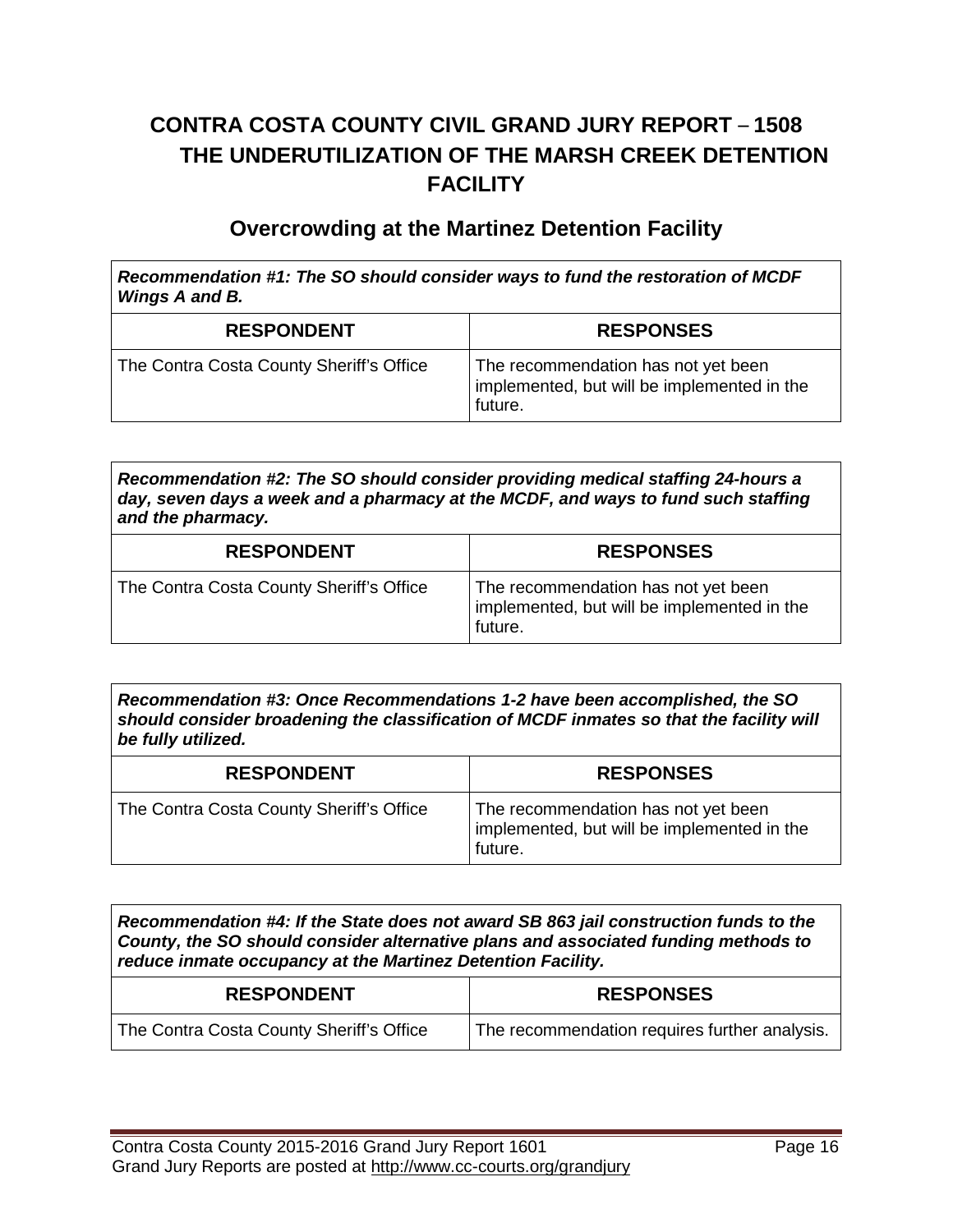# **CONTRA COSTA COUNTY CIVIL GRAND JURY REPORT** – **1509 THE BENEFITS OF THE CALIFORNIA CONNECTIONS TO SUCCESS ACT TO CONTRA COSTA COUNTY**

#### **Its impact on Foster Youth Who are Aging Out and Emancipated**

*Recommendation #1: Contra Costa County Children and Family Services should continue to pro-actively inform foster care youth about "AB's 12's" programs.*

| <b>RESPONDENT</b>                        | <b>RESPONSES</b>                                      |
|------------------------------------------|-------------------------------------------------------|
| Contra Costa County Board of Supervisors | <sup>1</sup> The recommendation has been implemented. |

*Recommendation #2: Contra Costa County Children and Family Services Program should consider establishing more local housing options for aging out and emancipated youth, and identify funds to do so.*

| <b>RESPONDENT</b>                               | <b>RESPONSES</b>                                                                              |
|-------------------------------------------------|-----------------------------------------------------------------------------------------------|
| <b>Contra Costa County Board of Supervisors</b> | The recommendation has not yet been<br>implemented, but will be implemented in the<br>future. |

*Recommendation #3: Contra Costa County Children and Family Services Program should continue to provide scholarship opportunities for youth so that they can have financial support while being trained or educated.*

| <b>RESPONDENT</b>                        | <b>RESPONSES</b>                         |
|------------------------------------------|------------------------------------------|
| Contra Costa County Board of Supervisors | The recommendation has been implemented. |

| Recommendation #4: The County should continue to support the dedicated and |
|----------------------------------------------------------------------------|
| professional skills offered by the ILSP service providers.                 |

| <b>RESPONDENT</b>                        | <b>RESPONSES</b>                         |
|------------------------------------------|------------------------------------------|
| Contra Costa County Board of Supervisors | The recommendation has been implemented. |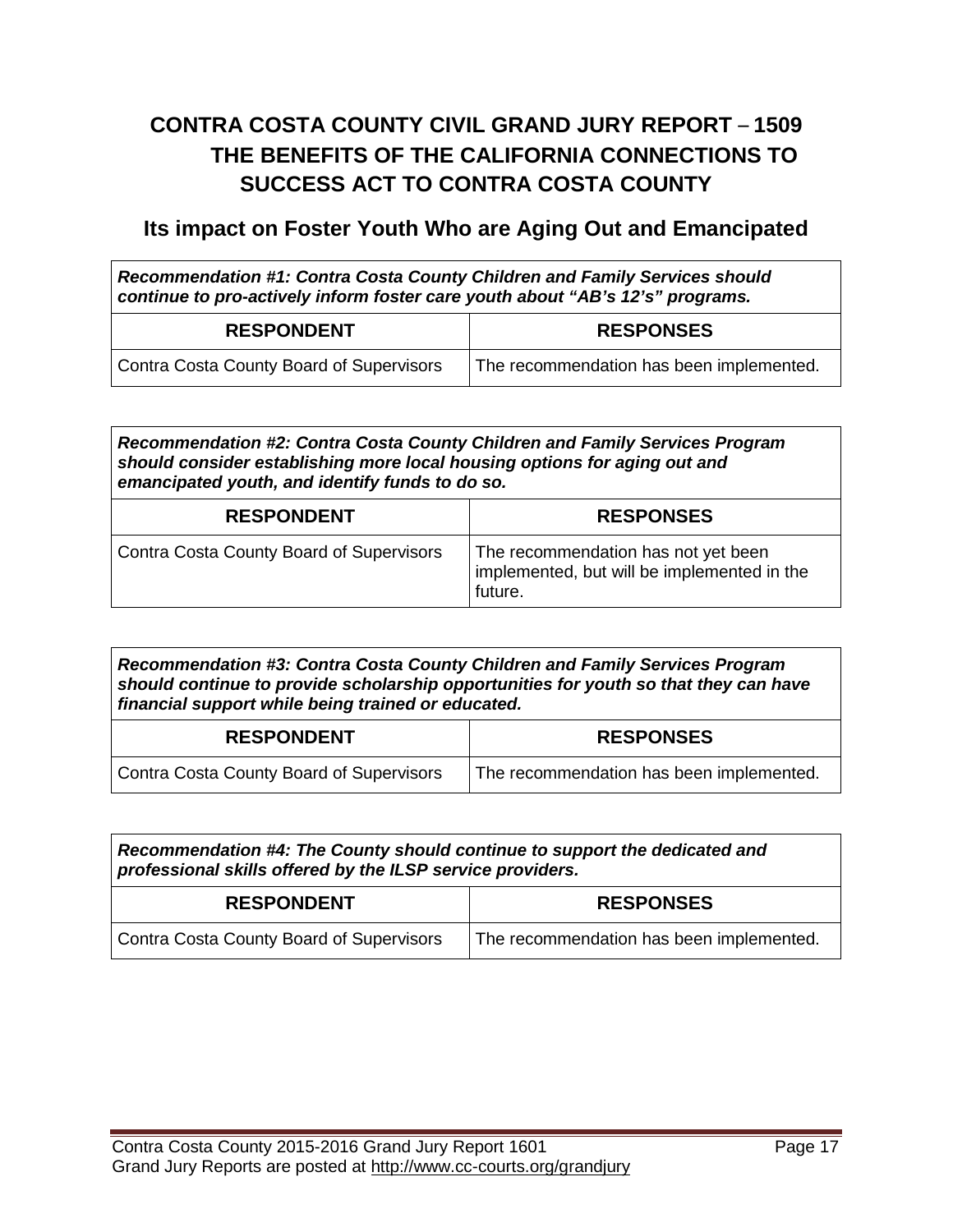*Recommendation #5: The County should maintain the Gold Mine database to monitor the progress and outcomes for County foster youth served by the County programs in order to help make future funding decisions about support services for foster youth.*

| <b>RESPONDENT</b>                        | <b>RESPONSES</b>                         |
|------------------------------------------|------------------------------------------|
| Contra Costa County Board of Supervisors | The recommendation has been implemented. |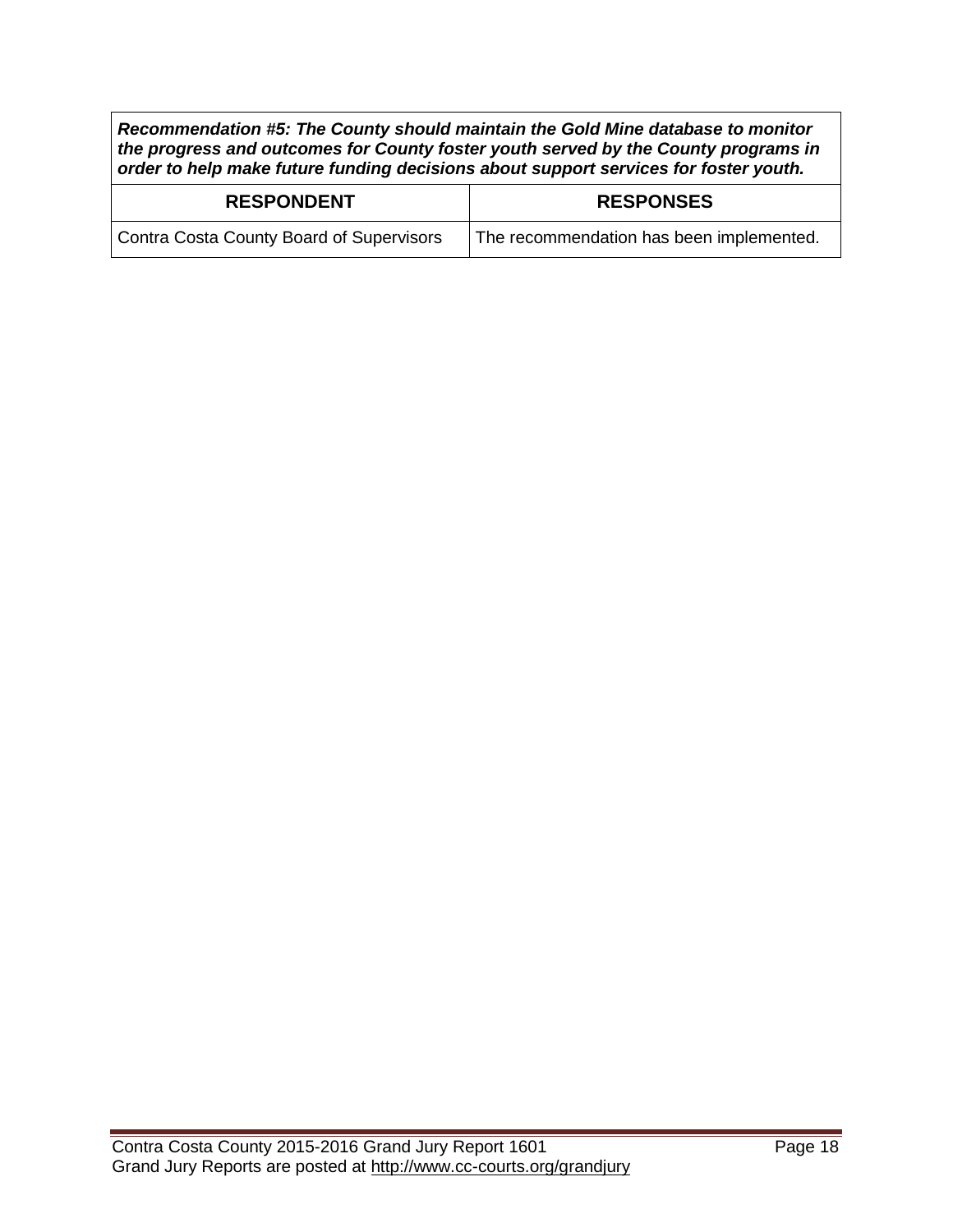# **CONTRA COSTA COUNTY CIVIL GRAND JURY REPORT** – **1510 COMMUNITY COURTS**

#### **Unburdening the Traditional Court System**

| Recommendation #1: The city should consider establishing a Community Court. |                                                                                                    |
|-----------------------------------------------------------------------------|----------------------------------------------------------------------------------------------------|
| <b>RESPONDENT</b>                                                           | <b>RESPONSES</b>                                                                                   |
| City of Antioch                                                             | The recommendation will not be implemented<br>because it is not warranted or is not<br>reasonable. |
| City of Brentwood                                                           | The recommendation will not be implemented<br>because it is not warranted or is not<br>reasonable. |
| City of Clayton                                                             | The recommendation has been implemented.                                                           |
| Town of Danville                                                            | The recommendation has been implemented.                                                           |
| City of El Cerrito                                                          | The recommendation will not be implemented<br>because it is not warranted or is not<br>reasonable. |
| <b>City of Hercules</b>                                                     | The recommendation will not be implemented<br>because it is not warranted or is not<br>reasonable. |
| City of Lafayette                                                           | The recommendation has not yet been<br>implemented, but will be implemented in the<br>future.      |
| <b>City of Martinez</b>                                                     | The recommendation has not yet been<br>implemented, but will be implemented in the<br>future.      |
| Town of Moraga                                                              | The recommendation has not yet been<br>implemented, but will be implemented in the<br>future.      |
| City of Oakley                                                              | The recommendation has not yet been<br>implemented, but will be implemented in the<br>future.      |
| City of Orinda                                                              | The recommendation has not yet been<br>implemented, but will be implemented in the<br>future.      |
| City of Pinole                                                              | The recommendation will not be implemented<br>because it is not warranted or is not<br>reasonable. |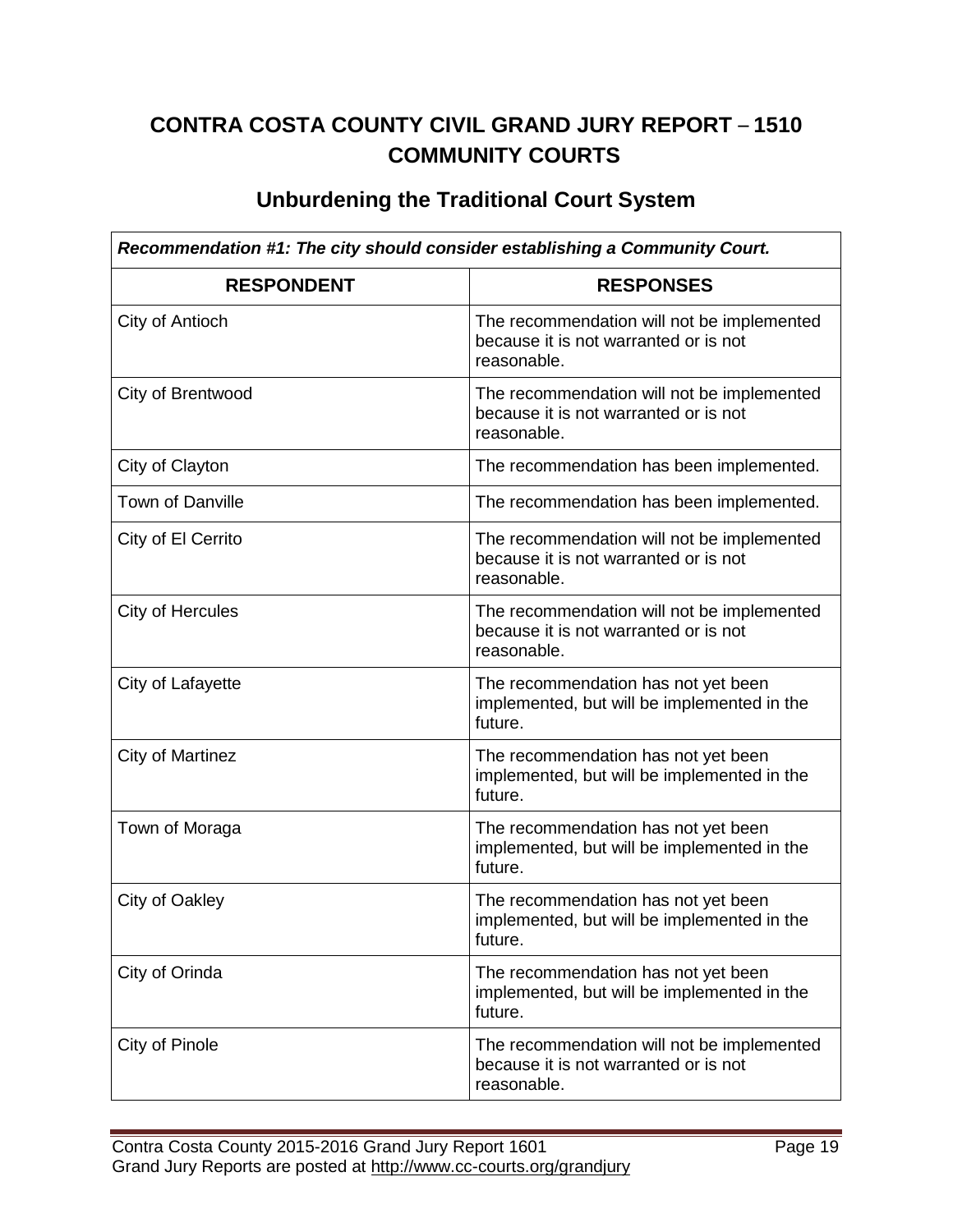| City of Pleasant Hill | The recommendation requires further analysis.                                                      |
|-----------------------|----------------------------------------------------------------------------------------------------|
| City of Richmond      | The recommendation has not yet been<br>implemented, but will be implemented in the<br>future.      |
| City of San Pablo     | The recommendation will not be implemented<br>because it is not warranted or is not<br>reasonable. |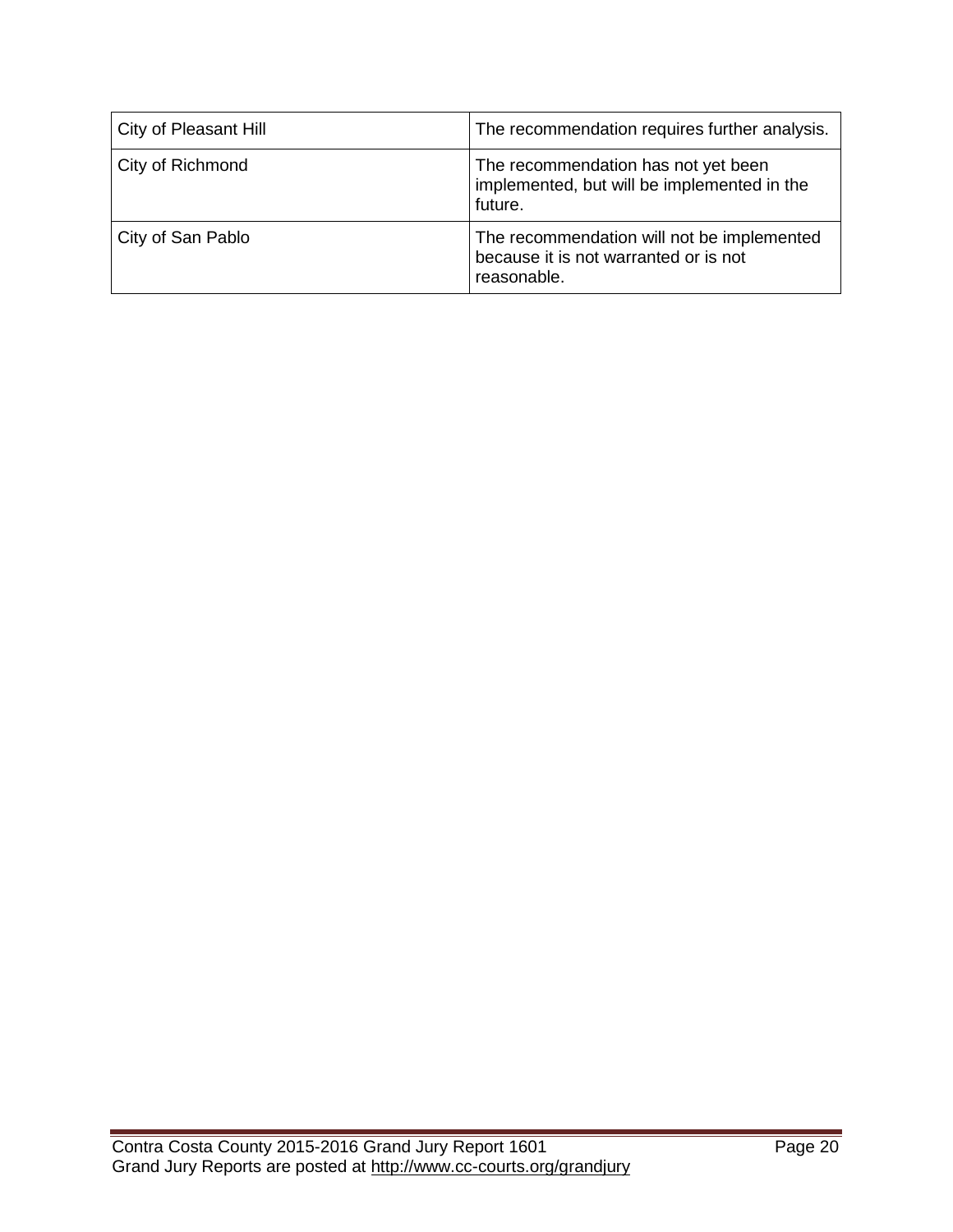# **CONTRA COSTA COUNTY CIVIL GRAND JURY REPORT** – **1511 COUNTY TIMEKEEPING PRACTICES**

#### **Need for Accuracy in Recording Time and Remedies for Inaccuracy**

*Recommendation #1: The County should require timesheets or the system of time reporting to include a signed attestation of accuracy from the reporting employee and employee's supervisor or manager.*

| <b>RESPONDENT</b>                        | <b>RESPONSES</b>                         |
|------------------------------------------|------------------------------------------|
| Contra Costa County Board of Supervisors | The recommendation has been implemented. |

*Recommendation #2: The County should require department supervisors or managers to periodically review attendance and time records to ensure both accuracy and completeness.*

| <b>RESPONDENT</b>                        | <b>RESPONSES</b>                                      |
|------------------------------------------|-------------------------------------------------------|
| Contra Costa County Board of Supervisors | <sup>1</sup> The recommendation has been implemented. |

*Recommendation #3: The Auditor-Controller's Office should consider codifying timekeeping and pay code procedures for each department, and identifying funds to do so.*

| <b>RESPONDENT</b>                      | <b>RESPONSES</b>                                                                                   |
|----------------------------------------|----------------------------------------------------------------------------------------------------|
| Contra Costa County Auditor-Controller | The recommendation will not be implemented<br>because it is not warranted or is not<br>reasonable. |

*Recommendation #4: The County should make timekeeping and pay code procedures promulgated by the Auditor-Controller's Office, along with associated training, available to all payroll clerks and included in the new employee orientation.*

| <b>RESPONDENT</b>                               | <b>RESPONSES</b>                                                                                   |
|-------------------------------------------------|----------------------------------------------------------------------------------------------------|
| <b>Contra Costa County Board of Supervisors</b> | The recommendation will not be implemented<br>because it is not warranted or is not<br>reasonable. |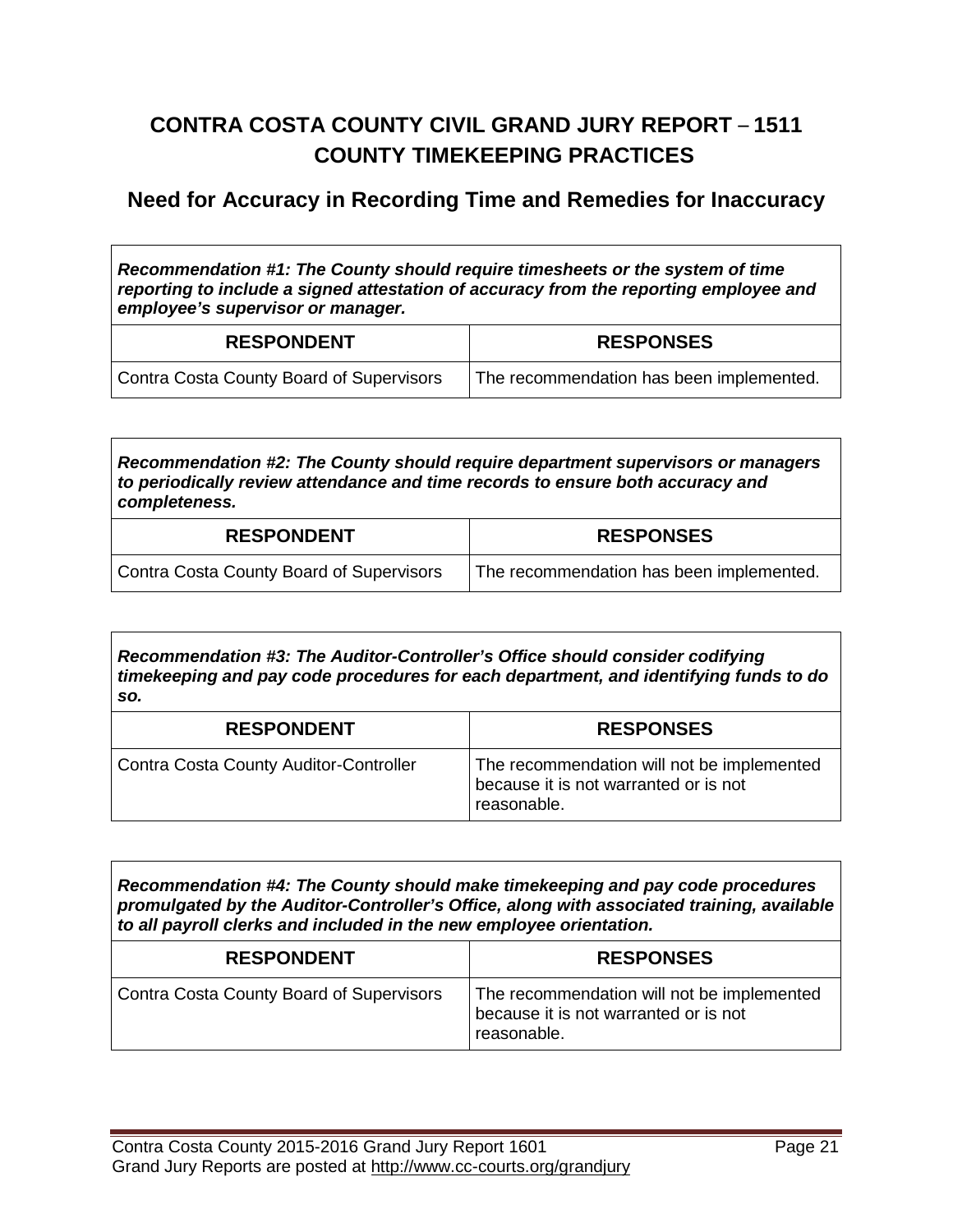*Recommendation #5: The County should direct all departments to place salaried employees' schedules in the Time Schedule Collection Website as required in the March 6, 2014 bulletin from the office of the Auditor-Controller.*

| <b>RESPONDENT</b>                               | <b>RESPONSES</b>                         |
|-------------------------------------------------|------------------------------------------|
| <b>Contra Costa County Board of Supervisors</b> | The recommendation has been implemented. |

*Recommendation #6: The Auditor-Controller's Office should explore possible ways to reduce the number of pay codes to a more manageable level.*

| <b>RESPONDENT</b>                      | <b>RESPONSES</b>                         |
|----------------------------------------|------------------------------------------|
| Contra Costa County Auditor-Controller | The recommendation has been implemented. |

| procedures for employees reporting suspected timekeeping fraud, posting these<br>procedures on the County's intranet, and identifying funds to carry out these activities. |  |  |
|----------------------------------------------------------------------------------------------------------------------------------------------------------------------------|--|--|
| Recommendation #7: The county should consider developing whistleblower                                                                                                     |  |  |

| <b>RESPONDENT</b>                        | <b>RESPONSES</b>                                                                                   |
|------------------------------------------|----------------------------------------------------------------------------------------------------|
| Contra Costa County Board of Supervisors | The recommendation will not be implemented<br>because it is not warranted or is not<br>reasonable. |

*Recommendation #8: The Auditor-Controller's Office should consider including timekeeping practices in operational audits and recommending corrective action for all timekeeping deficiencies identified and identifying funds to carry out these activities.*

| <b>RESPONDENT</b>                      | <b>RESPONSES</b>                                                                                   |
|----------------------------------------|----------------------------------------------------------------------------------------------------|
| Contra Costa County Auditor-Controller | The recommendation will not be implemented<br>because it is not warranted or is not<br>reasonable. |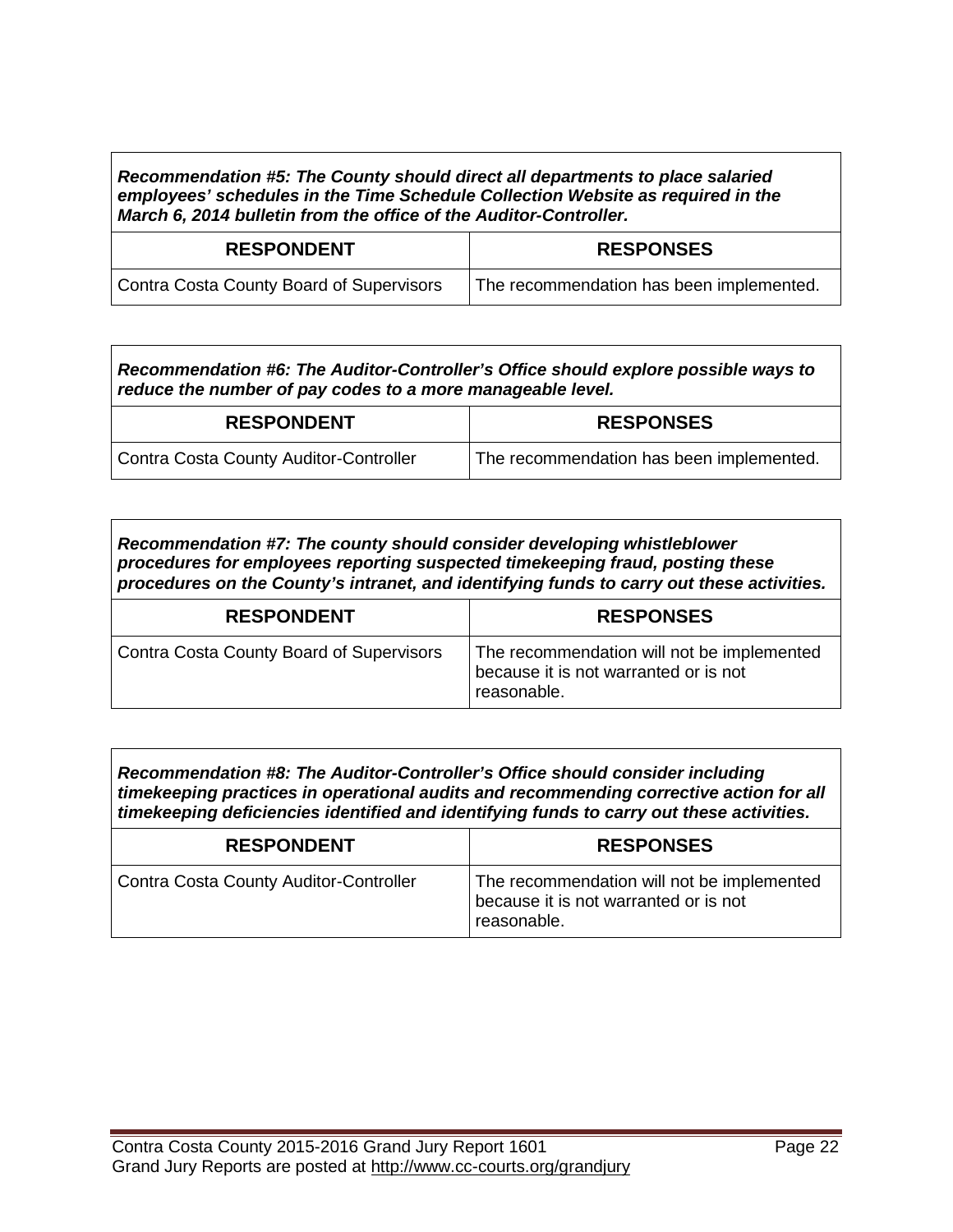*Recommendation #9: The County should adopt a semi-monthly pay cycle for all employees which will eliminate the need for an option to take a monthly advance.*

| <b>RESPONDENT</b>                        | <b>RESPONSES</b>                                                                                   |
|------------------------------------------|----------------------------------------------------------------------------------------------------|
| Contra Costa County Board of Supervisors | The recommendation will not be implemented<br>because it is not warranted or is not<br>reasonable. |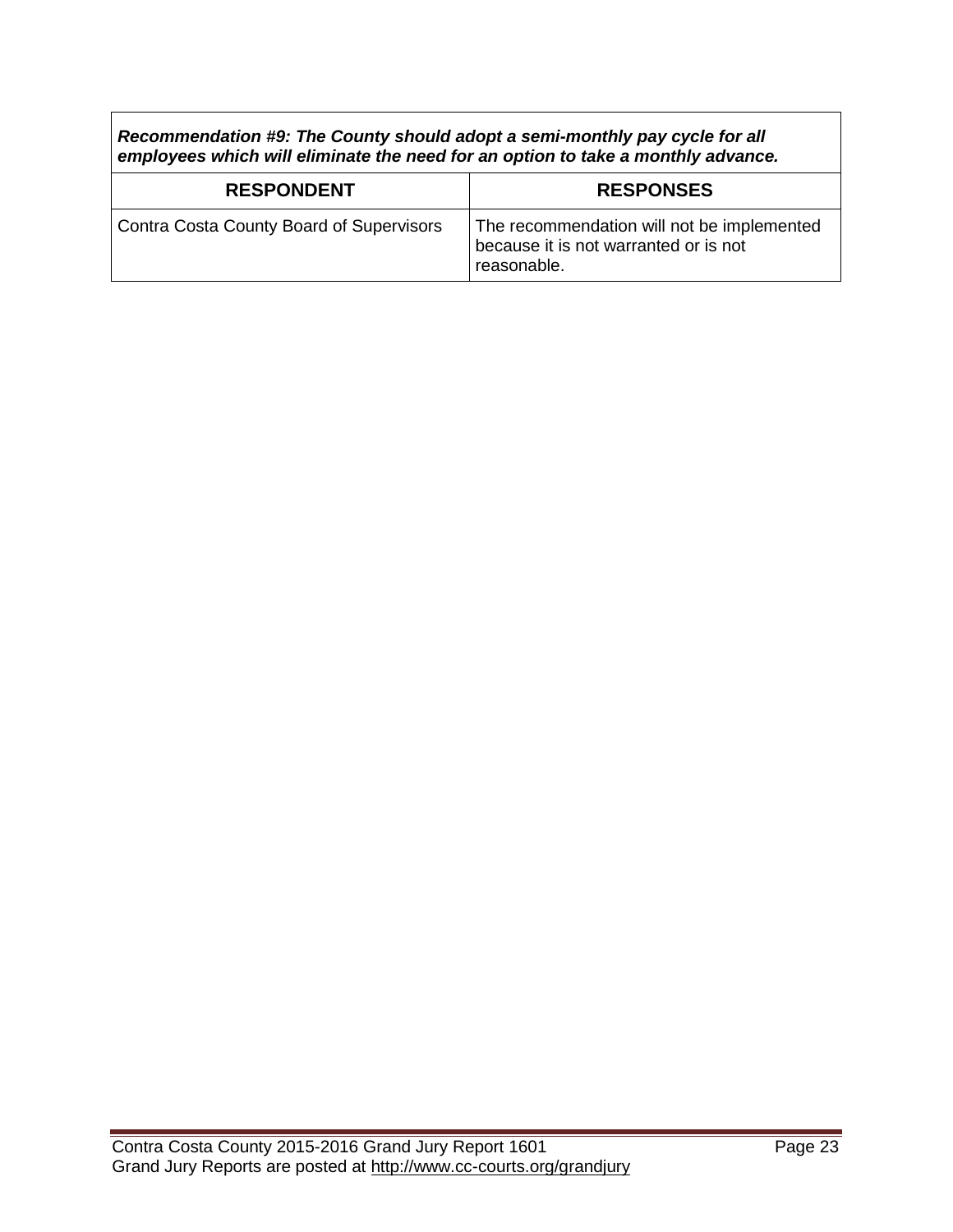## **CONTRA COSTA COUNTY CIVIL GRAND JURY REPORT** – **1512 THE RODEO-HERCULES FIRE DISTRICT CHIEF'S EMPLOYMENT AGREEMENT**

#### **A Question of Transparency**

*Recommendation #1: The RHFD Board should attempt to re-open negotiations with the chief concerning his current employment agreement with RHFD to allow for proper notice under the Brown Act.*

| <b>RESPONDENT</b>              | <b>RESPONSES</b>                              |
|--------------------------------|-----------------------------------------------|
| <b>RHFD Board of Directors</b> | The recommendation requires further analysis. |

*Recommendation #2: The RHFD Board should properly identify all items on its agendas and include accurate descriptions of each agenda item.*

| <b>RESPONDENT</b>       | <b>RESPONSES</b>                         |
|-------------------------|------------------------------------------|
| RHFD Board of Directors | The recommendation has been implemented. |

*Recommendation #3: The RHFD Board should record each director's vote on reportable actions from closed session in the meeting minutes of every Board meeting.*

| <b>RESPONDENT</b>              | <b>RESPONSES</b>                         |
|--------------------------------|------------------------------------------|
| <b>RHFD Board of Directors</b> | The recommendation has been implemented. |

*Recommendation #4: The RHFD Board members should receive training on the Brown Act immediately upon taking office and no less than every two years afterward.*

| <b>RESPONDENT</b>              | <b>RESPONSES</b>                                                                              |
|--------------------------------|-----------------------------------------------------------------------------------------------|
| <b>RHFD Board of Directors</b> | The recommendation has not yet been<br>implemented, but will be implemented in the<br>future. |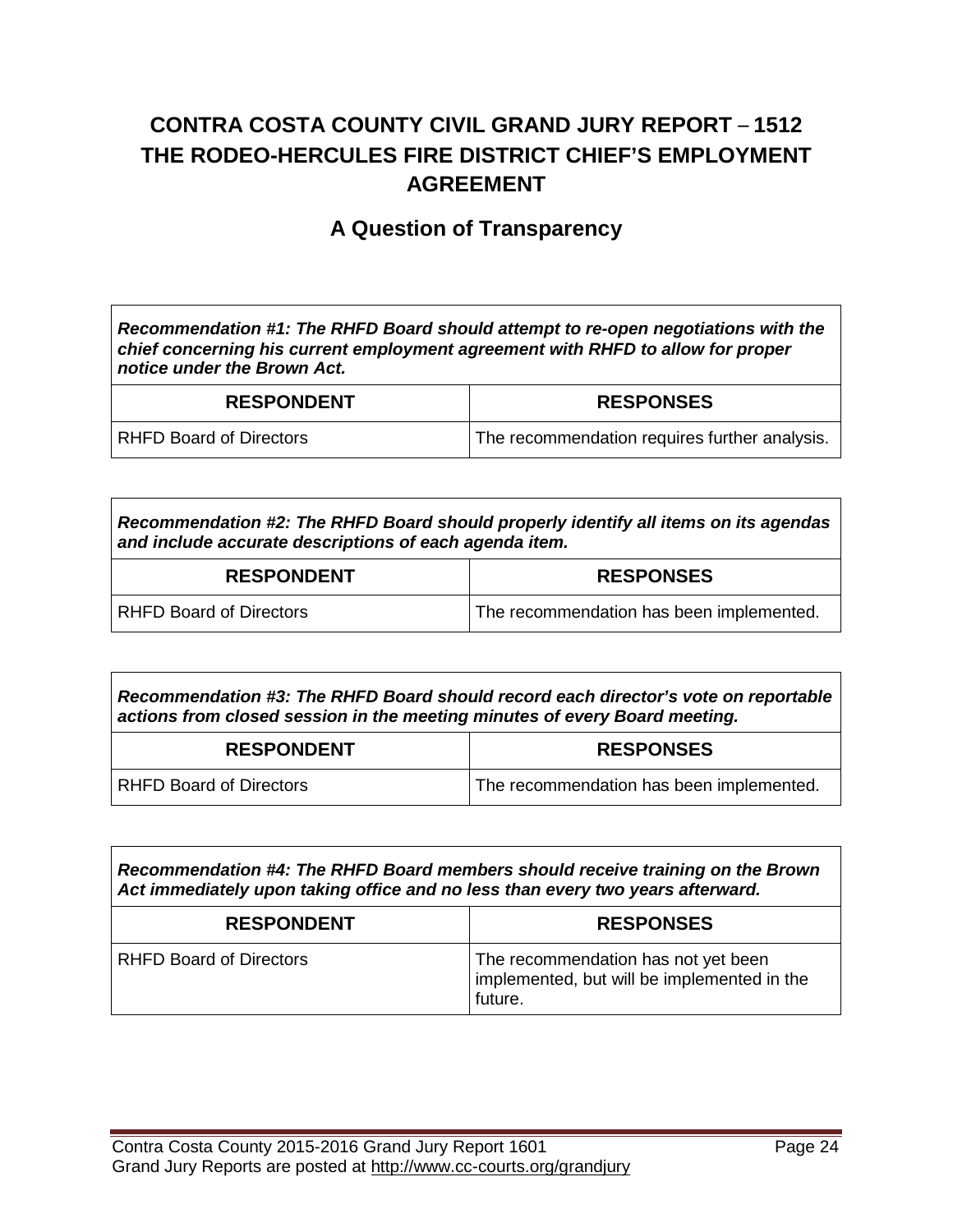# **CONTRA COSTA COUNTY CIVIL GRAND JURY REPORT** – **1513 RALPH M. BROWN ACT**

### **"The People of the State Do Not Yield Their Sovereignty to the Agencies Which Serve Them"**

*Recommendation #1: Rodeo-Hercules Fire District, Reclamation District 799, and WCCUSD should have annual training in the Brown Act for its board members and support staff.*

| <b>RESPONDENT</b>                         | <b>RESPONSES</b>                                                                              |
|-------------------------------------------|-----------------------------------------------------------------------------------------------|
| Rodeo-Hercules Fire Protection District   | The recommendation requires further analysis.                                                 |
| West Contra Costa Unified School District | The recommendation has not yet been<br>implemented, but will be implemented in the<br>future. |
| <b>Reclamation District 799</b>           | The recommendation has not yet been<br>implemented, but will be implemented in the<br>future. |

| Recommendation #2: Rodeo-Hercules Fire District should have annual training<br>concerning how to draft agendas that comply with the Brown Act. |                                                                                                    |
|------------------------------------------------------------------------------------------------------------------------------------------------|----------------------------------------------------------------------------------------------------|
| <b>RESPONDENT</b>                                                                                                                              | <b>RESPONSES</b>                                                                                   |
| Rodeo-Hercules Fire Protection District                                                                                                        | The recommendation will not be implemented<br>because it is not warranted or is not<br>reasonable. |

| Recommendation #3: Rodeo-Hercules Fire District should consider maintaining a<br>website of the District's minutes and agendas, and identify funds to do so. |                                               |
|--------------------------------------------------------------------------------------------------------------------------------------------------------------|-----------------------------------------------|
| <b>RESPONDENT</b>                                                                                                                                            | <b>RESPONSES</b>                              |
| Rodeo-Hercules Fire Protection District                                                                                                                      | The recommendation requires further analysis. |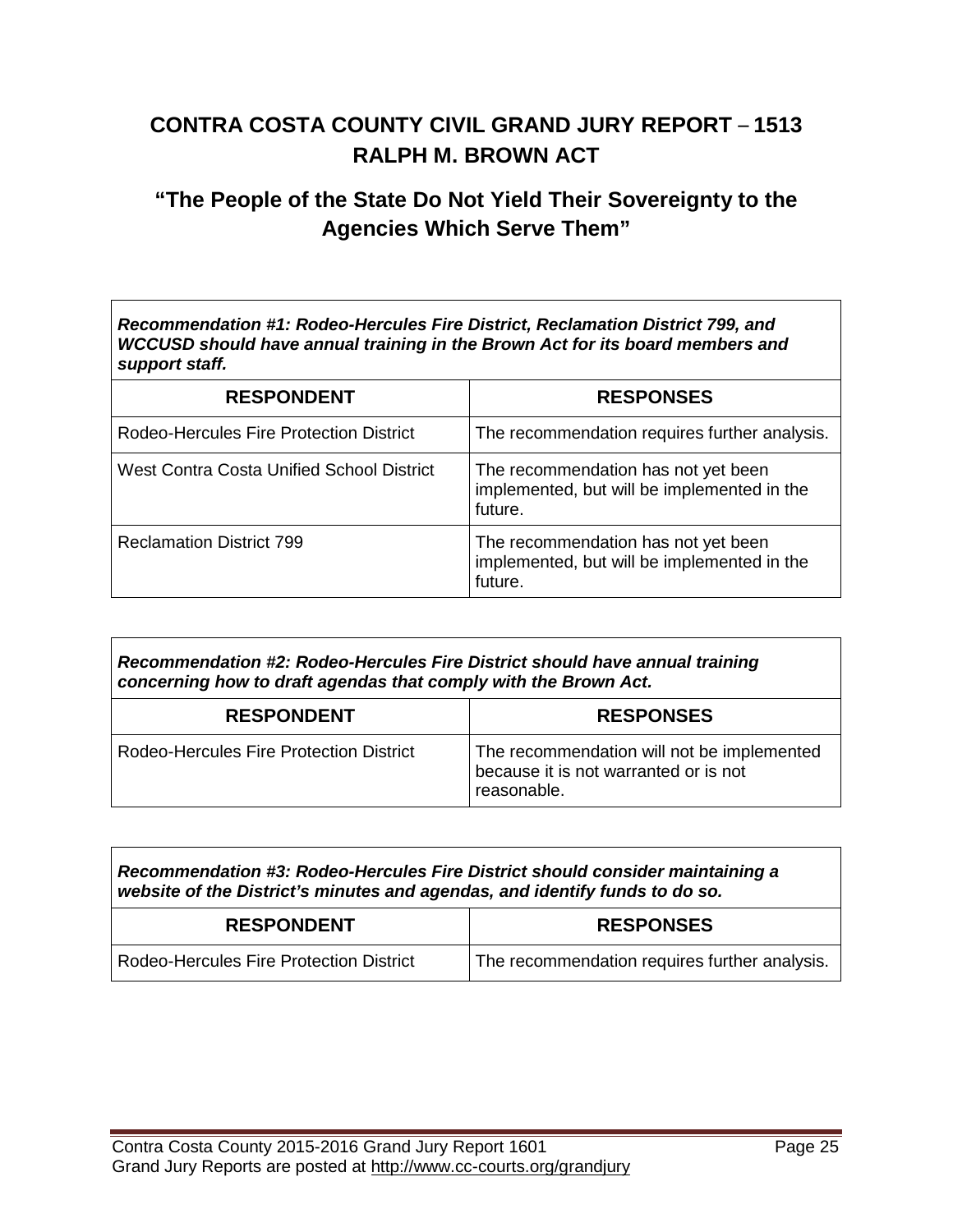*Recommendation #4: Rodeo-Hercules Fire District, Reclamation District 799, and WCCUSD should have a link for citizens to post concerns about possible Brown Act infractions, and identify funds to do so.*

| <b>RESPONDENT</b>                       | <b>RESPONSES</b>                              |
|-----------------------------------------|-----------------------------------------------|
| Rodeo-Hercules Fire Protection District | The recommendation requires further analysis. |

**Recommendation #5: Rodeo-Hercules Fire District, Reclamation District 799, and WCCUSD should have a link to an organization such as The First Amendment Coalition (thefirstamendmentcoalition.org) for both Cure and Correct and Cease and Desist letters, with instructions, and identify funds to do so.**

| <b>RESPONDENT</b>                       | <b>RESPONSES</b>                                                                                   |
|-----------------------------------------|----------------------------------------------------------------------------------------------------|
| Rodeo-Hercules Fire Protection District | The recommendation will not be implemented<br>because it is not warranted or is not<br>reasonable. |

*Recommendation #6: Rodeo-Hercules Fire District, Reclamation District 799, and WCCUSD Boards should consider voting to extend the review period for contracts involving large financial commitments.*

| <b>RESPONDENT</b>                       | <b>RESPONSES</b>                                                                                   |
|-----------------------------------------|----------------------------------------------------------------------------------------------------|
| Rodeo-Hercules Fire Protection District | The recommendation will not be implemented<br>because it is not warranted or is not<br>reasonable. |

*Recommendation #7: Rodeo-Hercules Fire District, Reclamation District 799, and WCCUSD should have sufficient hard copies of supporting documents of items to be discussed in closed sessions before the closed sessions begin, and the ability to make and distribute sufficient copies if necessary.*

| <b>RESPONDENT</b>                       | <b>RESPONSES</b>                                                                                   |
|-----------------------------------------|----------------------------------------------------------------------------------------------------|
| Rodeo-Hercules Fire Protection District | The recommendation will not be implemented<br>because it is not warranted or is not<br>reasonable. |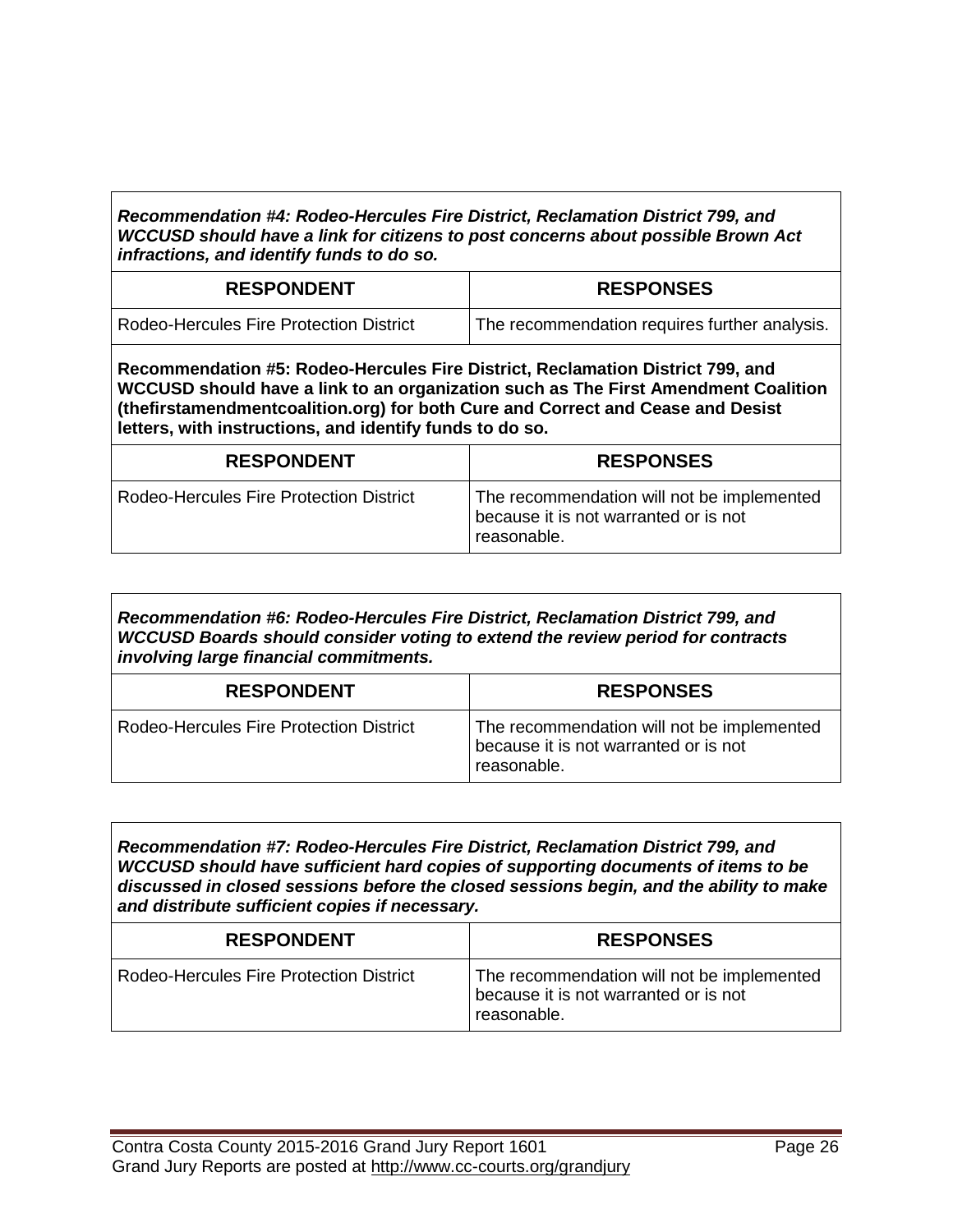*Recommendation #8: Rodeo-Hercules Fire District should consider conducting its closed sessions prior to the beginning of an evening meeting rather than the end because members of the public are less likely to be present to comment at a late hour on matters reported out of a closed session.*

| <b>RESPONDENT</b>                       | <b>RESPONSES</b>                              |
|-----------------------------------------|-----------------------------------------------|
| Rodeo-Hercules Fire Protection District | The recommendation requires further analysis. |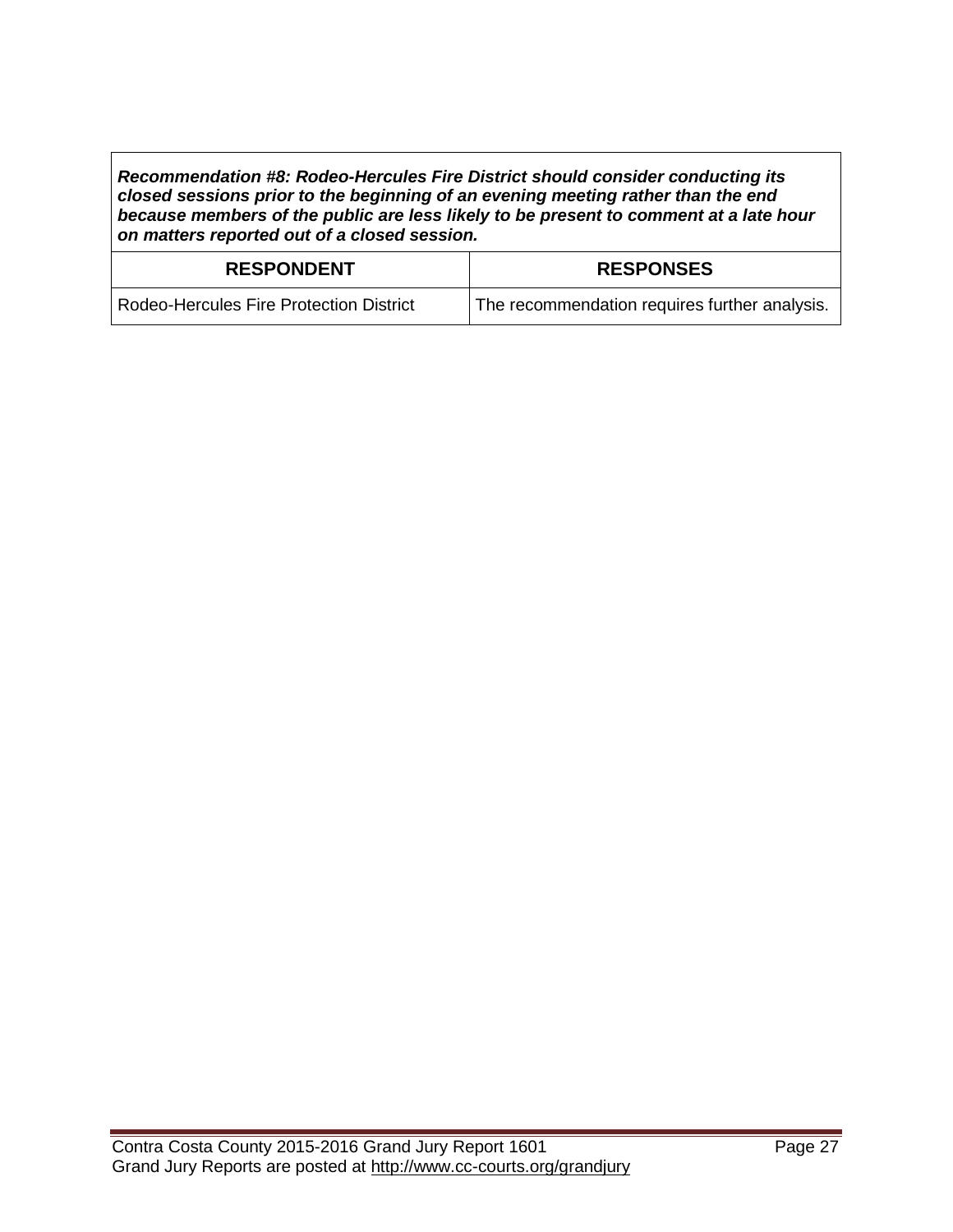# **CONTRA COSTA COUNTY CIVIL GRAND JURY REPORT** – **1514 WEST CONTRA COSTA UNIFIED SCHOOL DISTRICT:**

## **Bond Program & Citizens' Bond Oversight Committee A Case Study in Stymied Oversight**

*Recommendation #1: The School Board should eliminate the following six member positions from CBOC at the expiration of their terms, to eliminate any concerns about conflicts of interest.*

- *Five members, one recommended by each member of the Board of Education*
- *One member representing the Contra Costa Building and Construction Trades Council*

| <b>RESPONDENT</b>                       | <b>RESPONSES</b>                              |
|-----------------------------------------|-----------------------------------------------|
| <b>WCCUSD School Board of Education</b> | The recommendation requires further analysis. |

*Recommendation #2: The School Board should change the School Board discretionary category of "Public Employees Union Local 1" to that of an "at large" position from the general community in order to allow for a greater pool of qualified candidates to apply.*

| <b>RESPONDENT</b>                       | <b>RESPONSES</b>                              |
|-----------------------------------------|-----------------------------------------------|
| <b>WCCUSD School Board of Education</b> | The recommendation requires further analysis. |

*Recommendation #3: The School Board should create an independent selection committee to select new nominees for CBOC, comprised of the CBOC Chair and a designated appointee from CBOC, two members from the Board of Education, and School Superintendent or designee, for a committee of five. Selection should be based on merit and be a transparent process to ensure public confidence in this vital selection process.*

| <b>RESPONDENT</b>                       | <b>RESPONSES</b>                              |
|-----------------------------------------|-----------------------------------------------|
| <b>WCCUSD School Board of Education</b> | The recommendation requires further analysis. |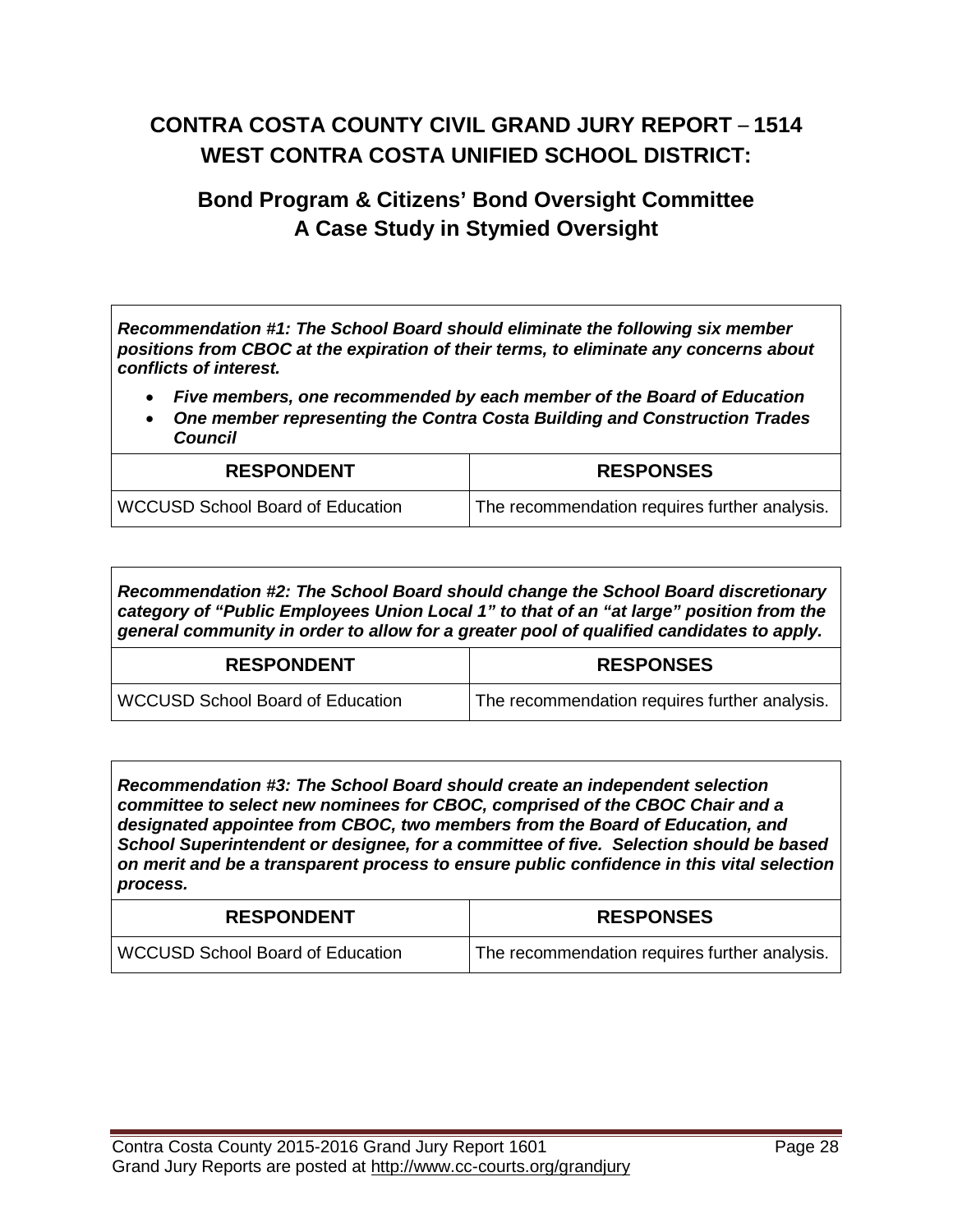*Recommendation #4: WCCUSD should provide CBOC members with complete, detailed and comprehensive financial data relating to the expenditure of bond revenues and items put to vote on the board agenda at least 7 days in advance of the board meetings, in order to permit meaningful and effective review and oversight.*

| <b>RESPONDENT</b>                       | <b>RESPONSES</b>                         |
|-----------------------------------------|------------------------------------------|
| <b>WCCUSD School Board of Education</b> | The recommendation has been implemented. |

| Recommendation #5: WCCUSD should allow CBOC full access to the CBOC website. |                                          |
|------------------------------------------------------------------------------|------------------------------------------|
| <b>RESPONDENT</b>                                                            | <b>RESPONSES</b>                         |
| <b>WCCUSD School Board of Education</b>                                      | The recommendation has been implemented. |

*Recommendation #6: WCCUSD should not change or add items to CBOC's website without the permission of the CBOC Chair.*

| <b>RESPONDENT</b>                       | <b>RESPONSES</b>                                      |
|-----------------------------------------|-------------------------------------------------------|
| <b>WCCUSD School Board of Education</b> | <sup>1</sup> The recommendation has been implemented. |

*Recommendation #7: WCCUSD should provide CBOC with accurate, understandable and timely financial and non-financial reports concerning bond-funded projects as well as other relevant information requested on the bond construction program as least monthly.*

| <b>RESPONDENT</b>                | <b>RESPONSES</b>                         |
|----------------------------------|------------------------------------------|
| WCCUSD School Board of Education | The recommendation has been implemented. |

*Recommendation #8: WCCUSD should provide CBOC with a comprehensive master plan for the school construction projects within the next three months and as requested by CBOC.*

| <b>RESPONDENT</b>                       | <b>RESPONSES</b>                                                                              |
|-----------------------------------------|-----------------------------------------------------------------------------------------------|
| <b>WCCUSD School Board of Education</b> | The recommendation has not yet been<br>implemented, but will be implemented in the<br>future. |